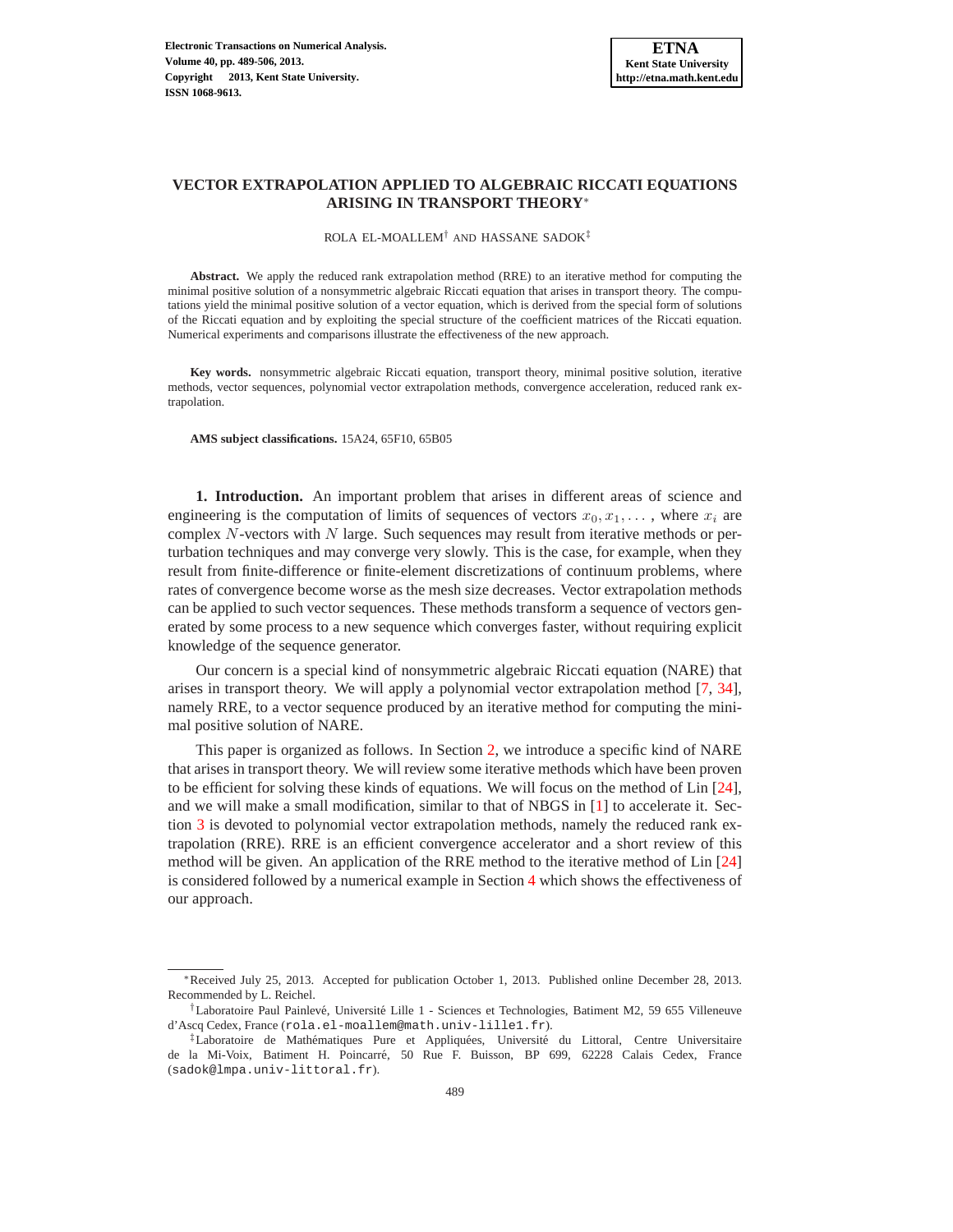**2. NARE.** Nonsymmetric algebraic Riccati equations appear in transport theory, where a variation of the usual one-group neutron transport equation [\[3,](#page-16-3) [9,](#page-16-4) [12,](#page-16-5) [22\]](#page-16-6) is formulated as

<span id="page-1-0"></span>(2.1) 
$$
\left[ (\mu + \alpha) \frac{\partial}{\partial x} + 1 \right] \varphi(x, \mu) = \frac{c}{2} \int_{-1}^{1} \varphi(x, w) dw ,
$$

$$
\varphi(0, \mu) = f(\mu) , \qquad \mu > -\alpha , |\mu| \le 1 ,
$$

$$
\lim_{x \to \infty} \varphi(x, \mu) = 0 ,
$$

where  $\varphi(x)$  is the neutron flux,  $\alpha$  ( $0 \leq \alpha < 1$ ) is an angular shift, and c is the average of the total number of particles emerging from a collision, which is assumed to be conserved, i.e.,  $0 < c < 1$ .

The scattering function  $L : [-\alpha, 1] \times [\alpha, 1] \rightarrow \mathbb{R}$  for particle transport in the half-space can be derived from [\(2.1\)](#page-1-0) and satisfies the integro-differential equation

<span id="page-1-1"></span>
$$
(2.2) \qquad \left(\frac{1}{\mu+\alpha}+\frac{1}{y-\alpha}\right)L(\mu,y)=c\left(1+\frac{1}{2}\int_{-\alpha}^{1}\frac{L(\omega,y)}{\omega+\alpha}d\,\omega\right)\left(1+\frac{1}{2}\int_{\alpha}^{1}\frac{L(\mu,\omega)}{\omega-\alpha}d\,\omega\right),
$$

where  $(\mu, y) \in [-\alpha, 1] \times [\alpha, 1]$  and  $(\alpha, c) \in (0, 1)^2$  are pairs of nonnegative constants; see the appendix in  $[19]$ .

When  $c = 0$  or  $\alpha = 1$ , the integro-differential equation [\(2.2\)](#page-1-1) has a trivial solution [\[3\]](#page-16-3). However, when  $0 \le \alpha < 1$  and  $0 < c \le 1$ , it has a unique, positive, uniformly bounded, and globally defined solution [\[19\]](#page-16-7).

Discretization of the integro-differential equation [\(2.2\)](#page-1-1) by a numerical quadrature formula on the interval [0, 1] yields an algebraic matrix Riccati equation.

<span id="page-1-4"></span>Nonsymmetric algebraic Riccati equations (NARE) are quadratic matrix equations of the general form

$$
(2.3) \t\t XCX - XD - AX + B = 0.
$$

where the coefficient matrices  $A, B, C$ , and  $D \in \mathbb{R}^{n \times n}$ .

Let  $\{\omega_i\}_{i=1}^n$  and  $\{c_i\}_{i=1}^n$  denote the sets of nodes and weights, respectively, of the specific quadrature rule that is used on the interval [0, 1]. This quadrature rule is obtained by dividing the interval into  $n/4$  subintervals of equal length and applying a Gauss-Legendre quadrature with 4 nodes to each subinterval. These typically satisfy:

(2.4) 
$$
c_1, ..., c_n > 0
$$
,  $\sum_{i=1}^n c_i = 1$ , and  $1 > \omega_1 > \omega_2 > ... > \omega_n > 0$ .

<span id="page-1-3"></span><span id="page-1-2"></span>We are interested in a special case of NARE where

(2.5) 
$$
A = \Delta - eq^T, B = ee^T, C = qq^T, D = \Gamma - qe^T,
$$

and

<span id="page-1-5"></span>(2.6)  
\n
$$
e = [1, 1, ..., 1]^T,
$$
\n
$$
q = [q_1, q_2, ..., q_n]^T,
$$
\n
$$
\Delta = \text{diag}([\delta_1, \delta_2, ..., \delta_n]),
$$
\n
$$
\delta_i = \frac{1}{c\omega_i(1+\alpha)},
$$
\n
$$
\Gamma = \text{diag}([\gamma_1, \gamma_2, ..., \gamma_n]),
$$
\n
$$
\gamma_i = \frac{1}{c\omega_i(1-\alpha)},
$$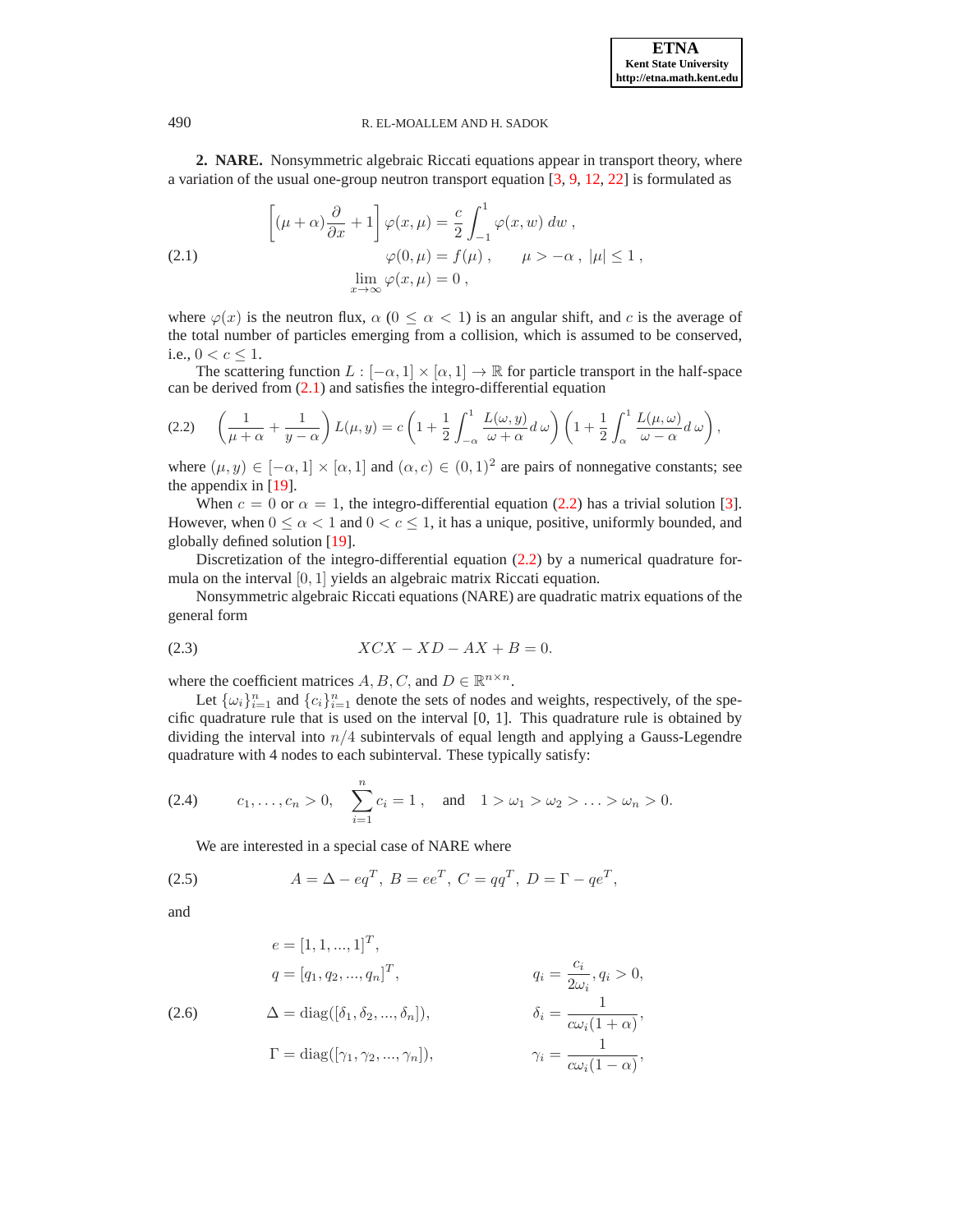where  $diag(\cdot)$  applied to a vector denotes a square diagonal matrix with the elements of the vector on its diagonal. Here,  $0 \le \alpha < 1$  and  $0 < c \le 1$ . As a consequence of [\(2.4\)](#page-1-2), we have

$$
0 < \delta_1 < \delta_2 < \dots \delta_n \text{ and } 0 < \gamma_1 < \gamma_2 < \dots < \gamma_n.
$$

In addition,

$$
\gamma_i \le \delta_i \quad \text{for } \alpha \le 0, \n\gamma_i > \delta_i \quad \text{for } \alpha \ne 0,
$$

for  $i = 1, 2, ..., n$ .

The term nonsymmetric distinguishes this case from the widely studied continuous-time algebraic Riccati equations (CARE), defined by the quadratic matrix equation

$$
XCX - AX - XA^T + B = 0,
$$

where B and C are symmetric. For a comprehensive analysis of CARE; see [\[5,](#page-16-8) [23,](#page-16-9) [27\]](#page-16-10).

Nonsymmetric algebraic Riccati equations arise in many fields such as transport theory when dealing with particle transfer (or radiative transfer), Wiener-Hopf factorization of Markov chains, nuclear physics, applied probability, engineering, control theory, etc. In this paper, we are interested in special Riccati equations that arise in transport theory with A,  $B$ ,  $C$ , and  $D$  given as in  $(2.5)$ .

The existence of nonnegative solutions of  $(2.3)$  was shown by Juang  $[18]$  using degree theory. It is shown  $[18, 21]$  $[18, 21]$  $[18, 21]$  that the Riccati equation  $(2.3)$  has two entry-wise positive solutions  $X = [x_{ij}]$  and  $Y = [y_{ij}]$  in  $\mathbb{R}^{n \times n}$  which satisfy  $X \leq Y$ , where we use the notation  $X \leq Y$  if  $x_{ij} \leq y_{ij}$  for all  $i, j = 1, ..., n$ . In applications from transport theory, only the smaller one of the two positive solutions is of interest and is physically meaningful. Some iterative procedures [\[20\]](#page-16-13) were developed to find both nonnegative solutions.

**2.1. Obtaining the minimal positive solution of NARE by a vector equation.** It has been shown by Lu [\[25\]](#page-16-14) that the minimal positive solution of a NARE can be obtained by computing the minimal positive solution of a vector equation. This vector equation is derived from a special form of solutions of the Riccati equation and by exploiting the special structure of the coefficient matrices of the Riccati equation.

Rewrite the NARE  $(2.3)$ – $(2.5)$  as

<span id="page-2-2"></span><span id="page-2-0"></span>
$$
\Delta X + XD = (Xq + e)(q^T X + e^T)
$$

<span id="page-2-1"></span>and let

(2.7) 
$$
u = Xq + e
$$
 and  $v^T = q^T X + e^T$ .

It has been shown in  $[18, 21]$  $[18, 21]$  that any solution of  $(2.3)$  must be of the form

$$
(2.8) \t\t X = T \circ (uv^T) = (uv^T) \circ T,
$$

where ∘ denotes the Hadamard product defined by  $A \circ B = [a_{ij}b_{ij}]$  for any two matrices  $A = [a_{ij}]$  and  $B = [b_{ij}]$ , T is the Cauchy matrix,  $T = [t_{i,j}] = [1/(\delta_i + \gamma_j)]$ ,  $X = [x_{i,j}], u = [u_1, u_2, \dots, u_n]^T$  and  $v = [v_1, v_2, \dots, v_n]^T$ .

Finding the minimal positive solution of  $(2.3)$  requires finding two positive vectors u and  $v$  in [\(2.8\)](#page-2-0). Substituting (2.8) into [\(2.7\)](#page-2-1) gives the vector equation

$$
(2.9) \t\t u = u \circ (Pv) + e,
$$
  
\n
$$
v = v \circ (Qu) + e,
$$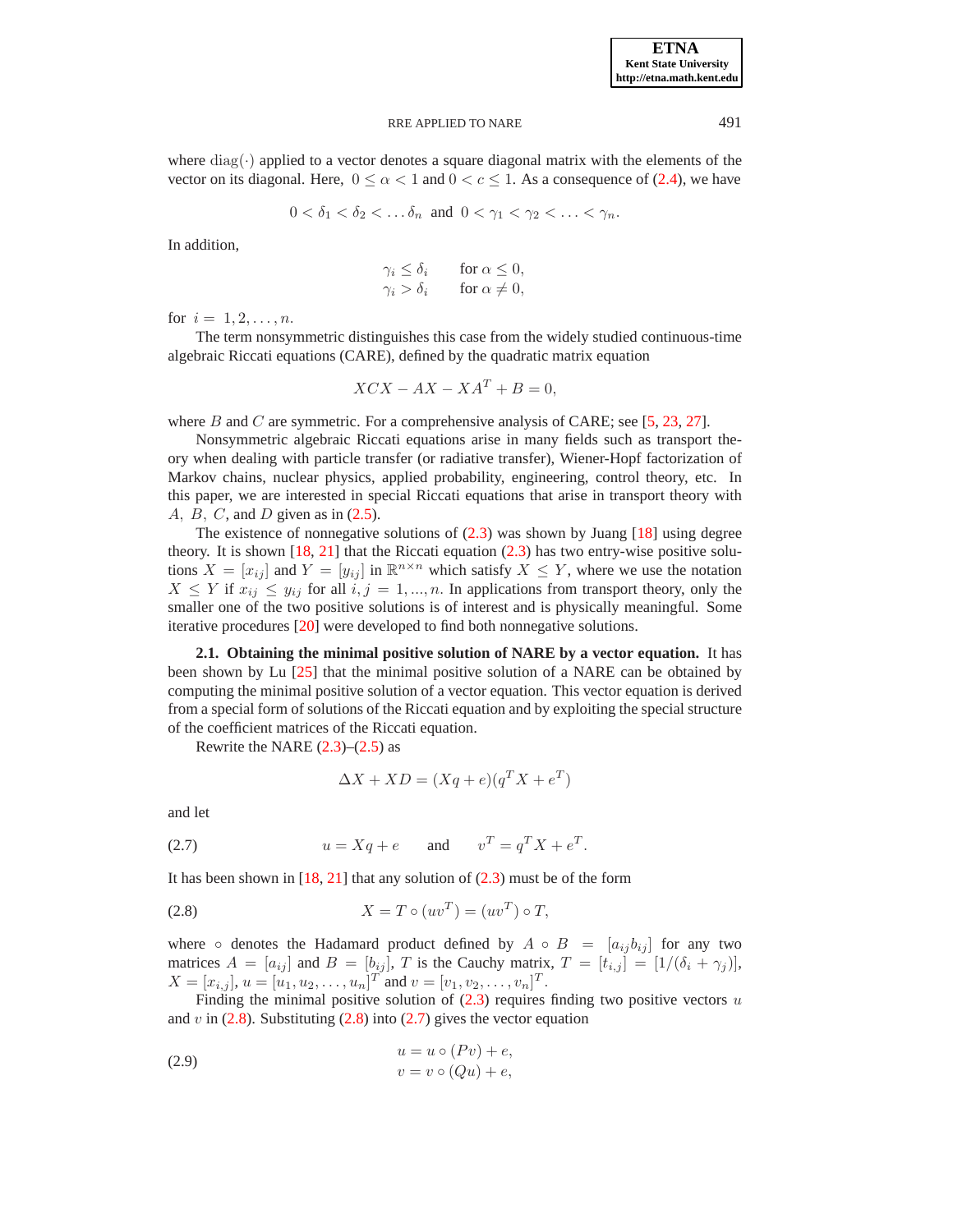where

(2.10) 
$$
P = [P_{ij}] = \left[\frac{q_j}{\delta_i + \gamma_j}\right] = T \operatorname{diag}(q)
$$

and

(2.11) 
$$
Q = [Q_{ij}] = [\frac{q_j}{\delta_j + \gamma_i}] = T^T \text{diag}(q).
$$

The minimal positive solution of  $(2.3)$  can be obtained by computing the minimal positive solution of the vector equation [\(2.9\)](#page-2-2). This vector equation can be expressed as

<span id="page-3-3"></span><span id="page-3-2"></span>
$$
f(u, v) := u - u \circ (Pv) - e = 0,
$$
  
 
$$
g(u, v) := v - v \circ (Qu) - e = 0.
$$

which is a system of nonlinear equations having the vector pair  $(u, v)$  as a positive solution. Based on the above, Lu [\[25\]](#page-16-14) defined an iterative method for the solution of [\(2.9\)](#page-2-2).

<span id="page-3-0"></span>**2.1.1. The iterative method of Lu.** Lu defined an iterative scheme to find the positive vectors  $u$  and  $v$ ,

(2.12) 
$$
u^{(k+1)} = u^{(k)} \circ (Pv^{(k)}) + e,
$$

$$
v^{(k+1)} = v^{(k)} \circ (Qu^{(k)}) + e, \text{ for } k = 0, 1, ...,
$$

$$
(u^{(0)}, v^{(0)}) = (0, 0),
$$

satisfying a certain stopping criterion. For all  $0 \le \alpha < 1$  and  $0 < c \le 1$ , the sequence  $\{(u^{(k)}, v^{(k)})\}$  defined by [\(2.12\)](#page-3-0) is strictly monotonically increasing, bounded above, and thus converging; see [\[25\]](#page-16-14) for the proof. Each iteration costs approximately  $4n^2$  flops.

The minimal positive solution of  $(2.3)$  can be computed by

<span id="page-3-1"></span>
$$
X^* = T \circ (u^*(v^*)^T),
$$

where  $(u^*, v^*)$  is the limit of  $(u^{(k)}, v^{(k)})$  defined by the iteration scheme [\(2.12\)](#page-3-0).

**2.1.2. A modified iterative method.** Bao et al. [\[2\]](#page-16-15) proposed a modified version of the iterative method of Lu [\[25\]](#page-16-14). They noticed that since  $u^{(k+1)}$  is obtained before  $v^{(k+1)}$ , it should be a better approximation to  $u^*$  than  $u^{(k)}$ . Consequently,  $u^{(k)}$  is replaced with  $u^{(k+1)}$ in the equation for  $v^{(k+1)}$  of the iteration scheme [\(2.12\)](#page-3-0).

The modified iteration is as follows

(2.13) 
$$
\tilde{u}^{(k+1)} = \tilde{u}^{(k)} \circ (P\tilde{v}^{(k)}) + e,
$$

$$
\tilde{v}^{(k+1)} = \tilde{v}^{(k)} \circ (Q\tilde{u}^{(k+1)}) + e, \text{ for } k = 0, 1, ...,
$$

$$
\tilde{u}^{(0)} = \tilde{v}^{(0)} = 0.
$$

The monotonic convergence of the modified iteration scheme  $(2.13)$  is illustrated in [\[2\]](#page-16-15). Also, it is shown how the minimal positive solution  $X^*$  of the NARE [\(2.3\)](#page-1-4) can be computed from

$$
X^* = T \circ (u^*(v^*)^T),
$$

where  $(u^*, v^*)$  is the limit of  $(\tilde{u}^{(k)}, \tilde{v}^{(k)})$  defined by the modified iteration [\(2.13\)](#page-3-1).

Since it was also shown that  $u^{(k)} < \tilde{u}^{(k)}$  and  $v^{(k)} < \tilde{v}^{(k)}$  for  $k \geq 3$ ,  $(\tilde{u}^{(k)}, \tilde{v}^{(k)})$  has the same limit  $(u^*, v^*)$  as  $(u^{(k)}, v^{(k)})$ . Also, this proves how the modified iteration scheme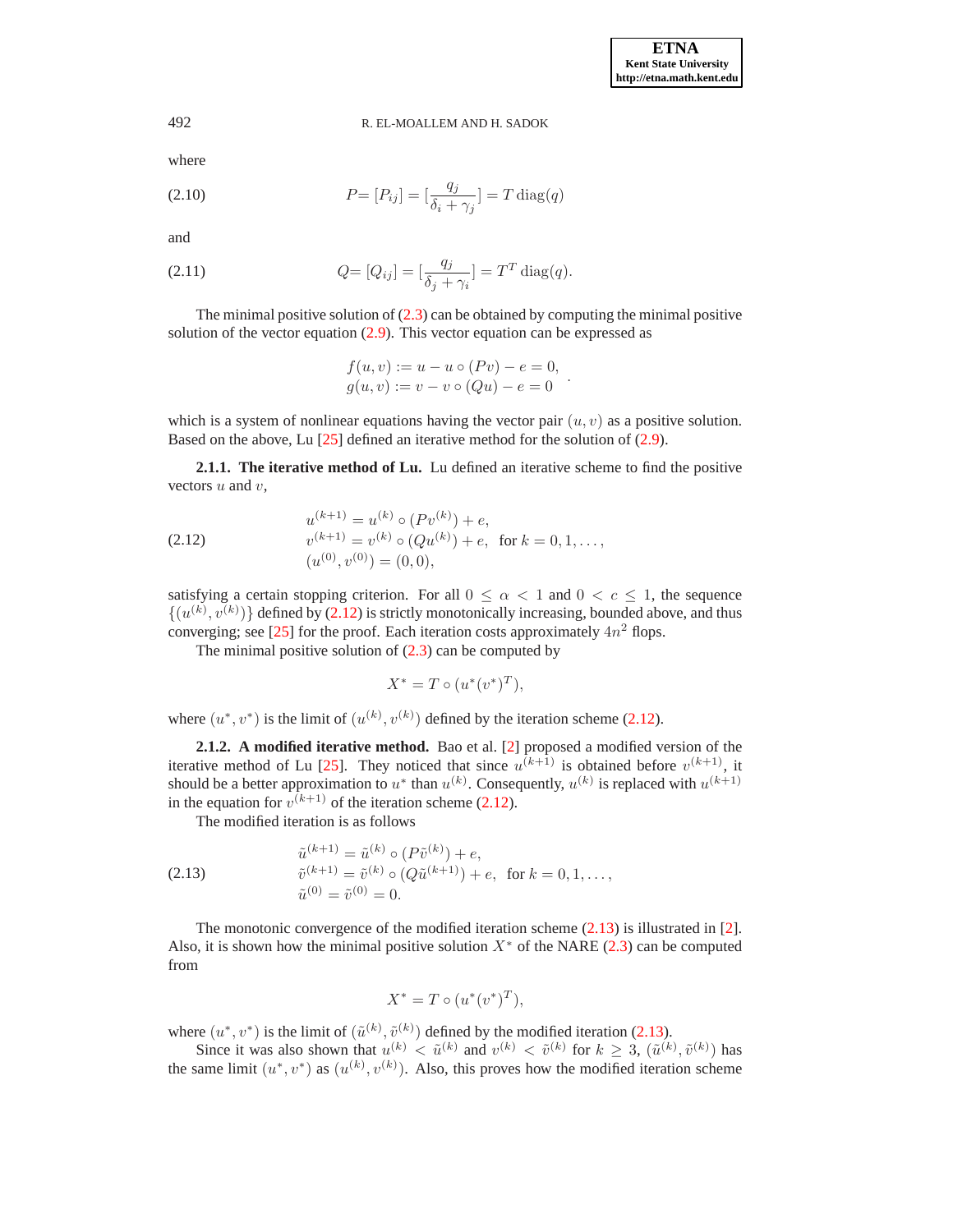[\(2.13\)](#page-3-1) is more efficient than [\(2.12\)](#page-3-0). The cost of every iteration step is approximately  $4n^2$ flops.

Two accelerated variants of the iterative scheme [\(2.12\)](#page-3-0) of Lu, proposed in [\[1\]](#page-16-2), are the nonlinear block Jacobi (NBJ) iteration scheme

(2.14) 
$$
u^{(k+1)} = u^{(k+1)} \circ (Pv^{(k)}) + e,
$$

$$
v^{(k+1)} = v^{(k+1)} \circ (Qu^{(k)}) + e, \text{ for } k = 0, 1, ...,
$$

and the nonlinear block Gauss-Seidel (NBGS) iteration scheme

(2.15) 
$$
u^{(k+1)} = u^{(k+1)} \circ (Pv^{(k)}) + e,
$$

$$
v^{(k+1)} = v^{(k+1)} \circ (Qu^{(k+1)}) + e, \text{ for } k = 0, 1, ....
$$

For both NBJ and NBGS, the sequence  $\{(u^{(k)}, v^{(k)})\}$  is shown in [\[1\]](#page-16-2) to be strictly monotonically increasing and convergent to the minimal positive solution  $(u^*, v^*)$  of the vector equations [\(2.9\)](#page-2-2). NBJ and NBGS have the same computational costs at every iteration step (approximately  $4n^2$  flops). Both are effective solvers of NAREs arising in transport theory, but NBGS is more efficient than NBJ in applications. In particular, in terms of the asymptotic rates of convergence, the NBGS method is twice as fast as the NBJ method; see [\[15,](#page-16-16) Theorem 5] which explains the numerical results presented in  $[1]$ , where the number of iterations required for NBGS is half of that for NBJ.

In conclusion, the four fixed-point iterations  $(2.12)$ ,  $(2.13)$ ,  $(2.14)$ , and  $(2.15)$  are easy to use and share the same low complexity at every iteration. However, NBGS was proved in [\[15\]](#page-16-16) to be the fastest among these methods in terms of the asymptotic rate of convergence when  $(\alpha, c) \neq (0, 1)$ , although being sublinear when  $(\alpha, c) = (0, 1)$ . The sublinear convergence, which takes place when the Jacobian at the required solution is singular, is transformed into a quadratic convergence by means of a Newton method proposed in [\[4\]](#page-16-17).

<span id="page-4-3"></span>**2.1.3. The Newton method.** Guo and Laub proposed in [\[14\]](#page-16-18) an application of the New-ton method to the Riccati equation [\(2.3\)](#page-1-4). This method has an order of complexity  $O(n^3)$  per step and yields quadratic convergence. Lu [\[26\]](#page-16-19) instead proposed an algorithm that consists of iteration [\(2.12\)](#page-3-0) combined with a Newton iteration. This scheme is simple and more efficient than applying the Newton method directly to [\(2.3\)](#page-1-4). Another approach was proposed by Bini et al. [\[4\]](#page-16-17) who apply a fast Newton method to the NARE [\(2.3\)](#page-1-4). It consists of an algorithm which performs the Newton iteration in  $O(n^2)$  flops. This approach relies on a modification of the fast LU factorization algorithm for Cauchy-like matrices proposed by Gohberg et al. [\[13\]](#page-16-20). The same idea reduces the cost of Newton's algorithm proposed by Lu [\[26\]](#page-16-19) from  $O(n^3)$  to  $O(n^2)$  while preserving the quadratic convergence in the generic case.

**2.1.4. The iterative method of Lin.** This method was proposed in [\[24\]](#page-16-1). Let  $w = [u^T, v^T]^T$  and reformulate the vector equation [\(2.9\)](#page-2-2) as

(2.16) 
$$
f(w) := w - w \circ Mw - e = 0,
$$

where,

<span id="page-4-2"></span>
$$
M = \begin{bmatrix} 0 & P \\ Q & 0 \end{bmatrix}.
$$

The Jacobian matrix  $J(f, w)$  of  $f(w)$  for any  $w \in \mathbb{R}^{2n}$  is given by

$$
J(f, w) = I_{2n} - N(w),
$$

<span id="page-4-1"></span>

<span id="page-4-0"></span>**ETNA Kent State University http://etna.math.kent.edu**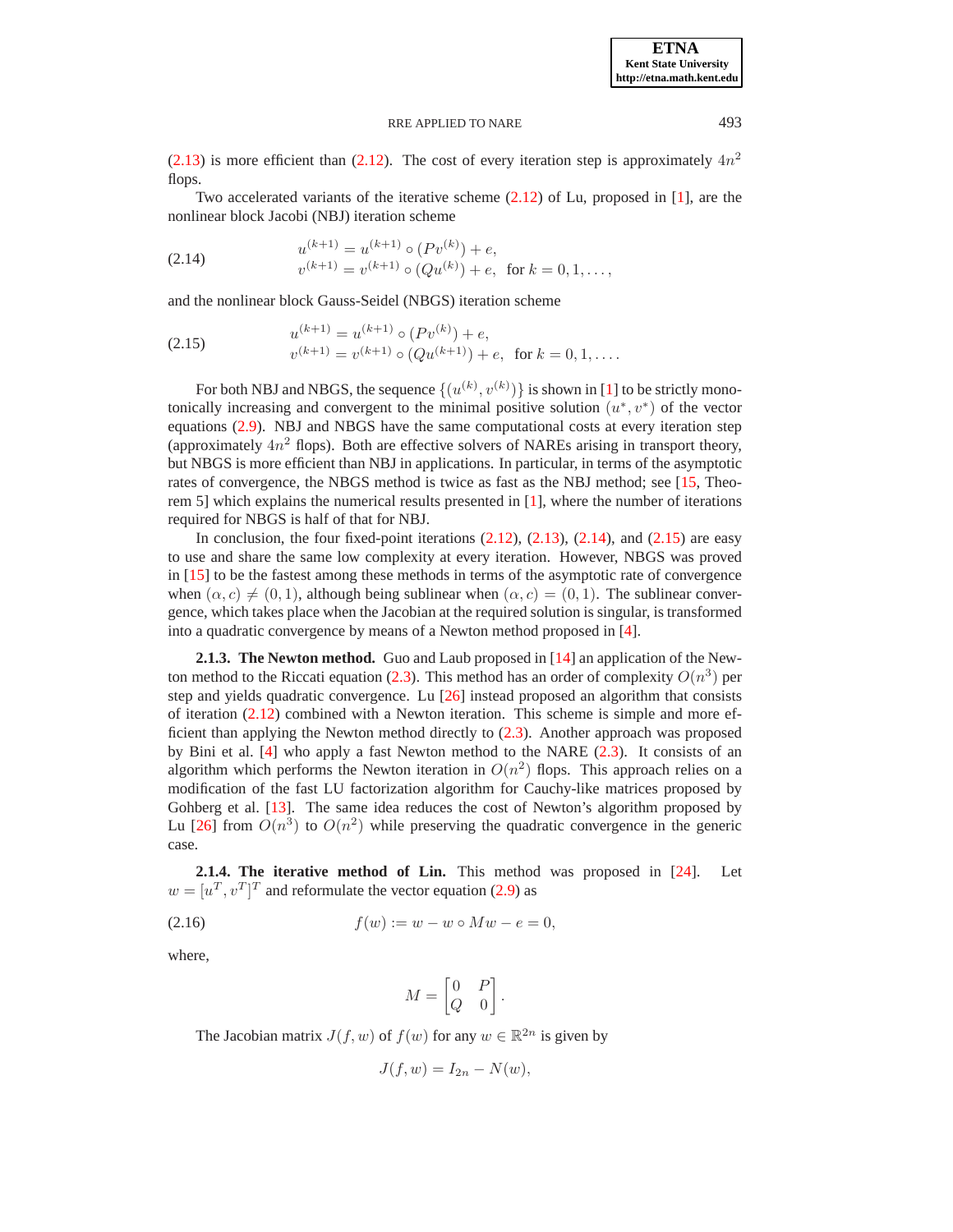where

<span id="page-5-1"></span><span id="page-5-0"></span>
$$
N(w) = \begin{bmatrix} \text{diag}(Pv) & \text{diag}(u)P \\ \text{diag}(v)Q & \text{diag}(Qu) \end{bmatrix}.
$$

Lin constructed a class of iterative methods to solve the vector equation [\(2.16\)](#page-4-2) based on the following iterative scheme

$$
(2.17) \t w^{(k+1)} := w^{(k)} - T_k^{-1} f(w^{(k)}), \text{ for } k = 0, 1, 2, \dots,
$$

where  $T_k$  is chosen to approximate  $J(f, w^{(k)})$  and  $T_k \geq J(f, w^{(k)})$ . Note that when  $T_k = J(f, w^{(k)})$ , the Newton method results. A disadvantage of the Newton method is that it requires an LU factorization of the Jacobian matrix  $J(f, w^{(k)})$  at each iteration step to obtain the new approximation to  $w^*$ . This costs  $O(n^3)$  operations per step.

For any  $w^{(k)} = [(u^{(k)})^T, (v^{(k)})^T]^T \in \mathbb{R}^{2n}$ , Lin [\[24\]](#page-16-1) proposed the choice

(2.18) 
$$
T_k = I_{2n} - \begin{bmatrix} \text{diag}(Pv^{(k)}) & 0 \\ 0 & \text{diag}(Qu^{(k)}) \end{bmatrix}.
$$

<span id="page-5-2"></span>Substituting  $(2.18)$  into  $(2.17)$  gives

(2.19) 
$$
w^{(k+1)} = \begin{bmatrix} u^{(k+1)} \\ v^{(k+1)} \end{bmatrix} := \begin{bmatrix} (I_n - \text{diag}(Pv^{(k)}))^{-1}e \\ (I_n - \text{diag}(Qu^{(k)}))^{-1}e \end{bmatrix}.
$$

Convergence of the iterative method  $(2.19)$  was examined in [\[24\]](#page-16-1). It was shown that the convergence is sublinear as  $(\alpha, c)$  tends to  $(0, 1)$  and linear when  $(\alpha, c) = (0, 1)$ . Since  $(I_n - \text{diag}(Pv^{(k)}))$  and  $(I_n - \text{diag}(Qu^{(k)}))$  are diagonal matrices, the computational cost of each iteration step is approximately  $4n^2$  flops. A numerical comparison shows how the iterative method of Lin converges faster than the modified iterative method of Lu [\(2.13\)](#page-3-1) and the Newton method.

**2.1.5. A modification of the iterative method of Lin.** A modification of the iterative scheme [\(2.19\)](#page-5-2) that is an analog of the NBGS method [\[1\]](#page-16-2) is proposed. In the iterative scheme [\(2.19\)](#page-5-2),  $u^{(k+1)}$  is computed before  $v^{(k+1)}$ . Therefore,  $u^{(k+1)}$  should be a better approximation of  $u^*$  than  $u^{(k)}$ . Replacing  $u^{(k)}$  by  $u^{(k+1)}$  in the equation for  $v^{(k+1)}$  in [\(2.19\)](#page-5-2) leads to the modified iteration scheme

$$
(2.20) \t w^{(k+1)} = \begin{bmatrix} u^{(k+1)} \\ v^{(k+1)} \end{bmatrix} := \begin{bmatrix} (I_n - \text{diag}(Pv^{(k)}))^{-1}e \\ (I_n - \text{diag}(Qu^{(k+1)})))^{-1}e \end{bmatrix}.
$$

For a matrix  $G \in \mathbb{R}^{n \times n}$ , we define the following function

<span id="page-5-5"></span><span id="page-5-3"></span>
$$
\Phi_G : \mathbb{R}^n \longrightarrow \mathbb{R}^n ,
$$
  

$$
t \longrightarrow (I_n - \text{diag}(Gt))^{-1}e.
$$

Then iteration [\(2.20\)](#page-5-3) can be expressed as

(2.21) 
$$
w^{(k+1)} = \begin{bmatrix} u^{(k+1)} \\ v^{(k+1)} \end{bmatrix} := \begin{bmatrix} \Phi_P(v^{(k)}) \\ \Phi_Q(u^{(k+1)}) \end{bmatrix}.
$$

<span id="page-5-4"></span>LEMMA 2.1. Let  $(u^*, v^*)$  be the minimal positive solution of  $(2.20)$ . Then,  $u^* > e$ and  $v^* > e$ .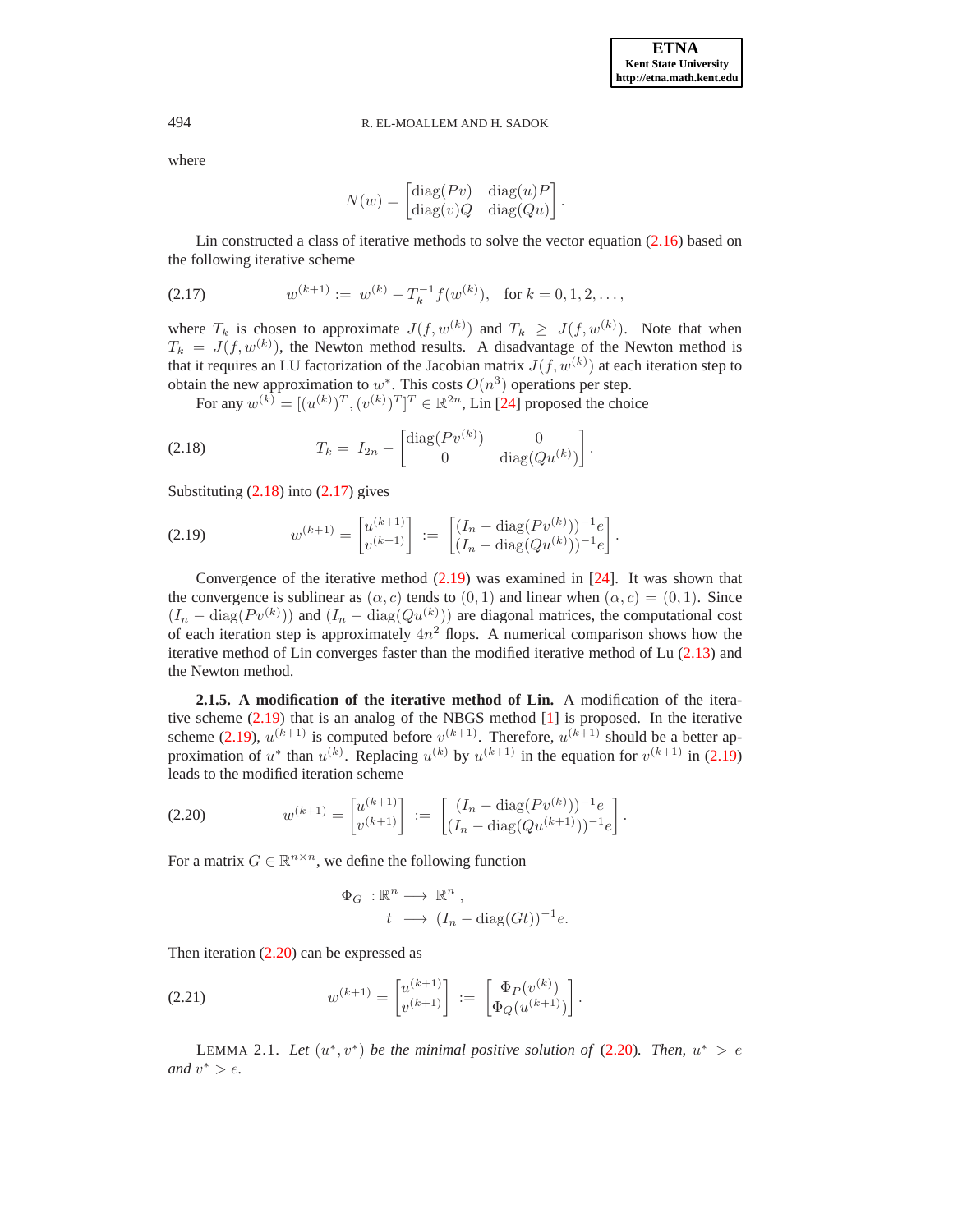*Proof.* Let  $(u^*, v^*)$  be the minimal positive solution of  $(2.20)$ . Then

$$
u^* = (I_n - \text{diag}(Pv^*))^{-1}e > e > 0,
$$
  

$$
v^* = (I_n - \text{diag}(Qu^*))^{-1}e > e > 0,
$$

since P and Q are positive matrices.  $\Box$ 

THEOREM 2.2. *Given the sequence of vectors generated by* [\(2.20\)](#page-5-3) *with initial vector*  $(u^{(0)}, v^{(0)}) = (0,0)$ , let  $(u^*, v^*)$  be the minimal positive solution of  $(2.20)$ . Then the sequence  $\{(u^{(k)}, v^{(k)})\}$  is strictly monotonically increasing, bounded above and thus conver*gent.*

*Proof*. To show this, we have to prove component-wise that

- (i)  $0 \le u^{(k)} < u^{(k+1)} < u^*$  and  $0 \le v^{(k)} < v^{(k+1)} < v^*, k \ge 1$ ;
- (ii)  $\lim_{k \to \infty} u^{(k)} = u^*$  and  $\lim_{k \to \infty} v^{(k)} = v^*$ .

We start by proving (i) by induction. Let  $(u^{(0)}, v^{(0)}) = (0, 0)$  be a starting point for this method. For  $k = 0$ , using [\(2.20\)](#page-5-3) and Lemma [2.1,](#page-5-4) we get

$$
u^{(0)} = 0 < e = u^{(1)} < u^*.
$$

Also,

$$
v^{(1)} = [I_n - \text{diag}(Qu^{(1)})]^{-1} e = [I_n - \text{diag}(Qe)]^{-1} e < [I_n - \text{diag}(Qv^*)]^{-1} e
$$

and, therefore,

$$
v^{(0)} = 0 < e = v^{(1)} < v^*.
$$

This shows that (i) holds for  $k = 0$ . Now, suppose that (i) holds for a positive integer k, i.e., we have

$$
0 \le u^{(k)} < u^{(k+1)} < u^* \qquad \text{and} \qquad 0 \le v^{(k)} < v^{(k+1)} < v^*, \text{ for } k \ge 1.
$$

Using [\(2.20\)](#page-5-3) and the fact that  $v^{(k)} < v^{(k+1)}$ , we have

$$
[I_n - \text{diag}(Pv^{(k+1)})]u^{(k+2)} = e = [I_n - \text{diag}(Pv^{(k)})]u^{(k+1)}
$$
  
> 
$$
[I_n - \text{diag}(Pv^{(k+1)})]u^{(k+1)}.
$$

Since  $I_n - \text{diag}(Pv^{(k+1)}) > I_n - \text{diag}(Pv^*) > 0$ , using Lemma [2.1](#page-5-4) and the fact that  $v^{(k+1)} < v^*$ , we get

$$
0 \le u^{(k+1)} < u^{(k+2)}.
$$

Also,

$$
[I_n - \text{diag}(Pv^{(k+1)})]u^{(k+2)} = e = [I_n - \text{diag}(Pv^*)]u^*
$$
  

$$
< [I_n - \text{diag}(Pv^{(k+1)})]u^*.
$$

Therefore,  $u^{(k+2)} < u^*$  holds, and consequently (i) holds for  $(k+1)$ . In conclusion, (i) is shown by induction.

The proof of (ii) can be done via (i) which provides the existence of two positive vectors  $(\hat{u}^*, \hat{v}^*)$ , with  $0 < \hat{u}^* < u^*$  and  $0 < \hat{v}^* < v^*$ , satisfying

$$
\lim_{k \to \infty} u^{(k)} = \hat{u}^* \quad \text{and} \quad \lim_{k \to \infty} v^{(k)} = \hat{v}^*,
$$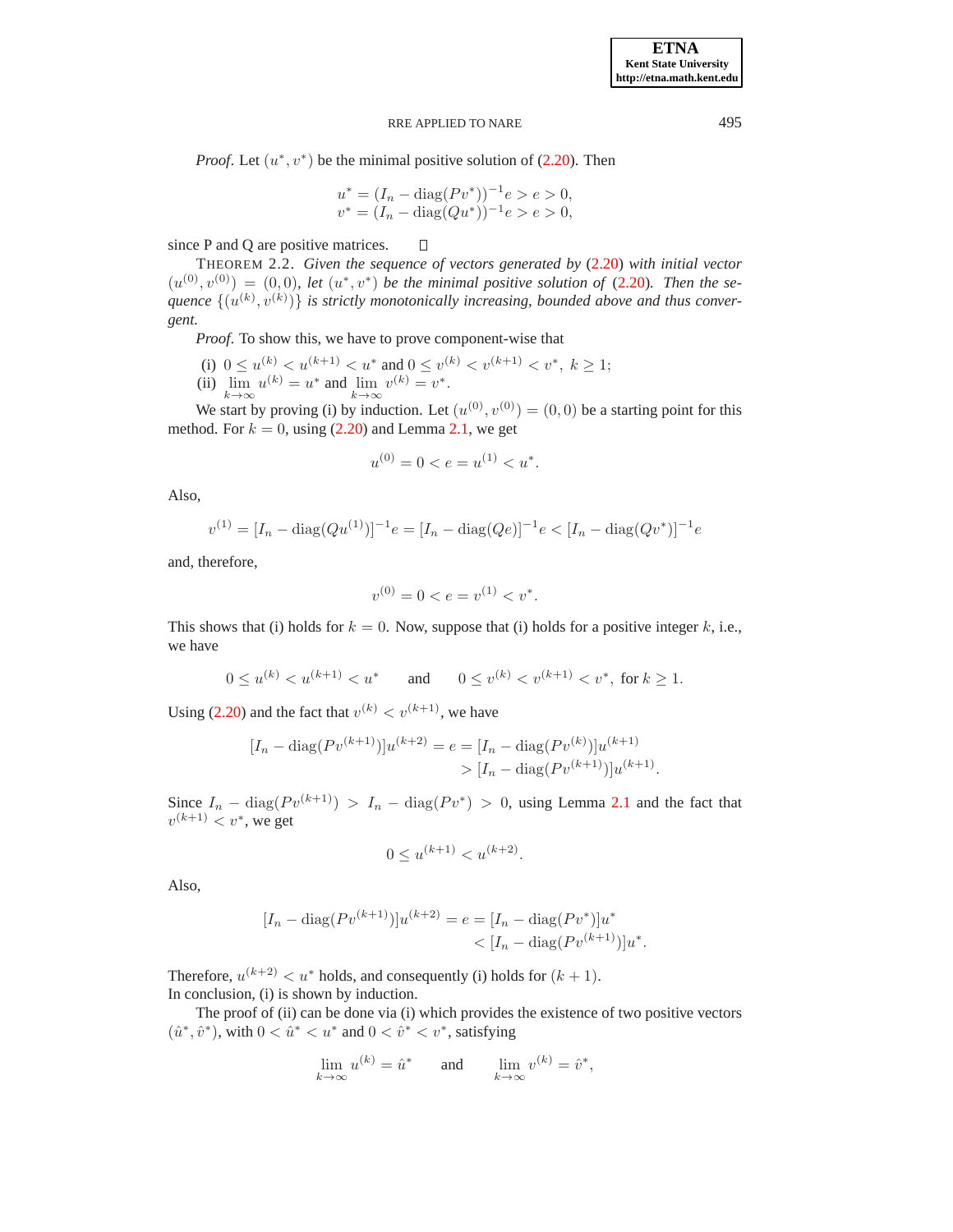and

$$
\hat{u}^* = \Phi_P(\hat{v}^*),
$$
  

$$
\hat{v}^* = \Phi_Q(\hat{u}^*),
$$

i.e.,  $(\hat{u}^*, \hat{v}^*)$  is a positive solution of [\(2.20\)](#page-5-3). Due to the minimal property of  $(u^*, v^*)$  and the comparative property of  $(\hat{u}^*, \hat{v}^*)$  with  $(u^*, v^*)$ , it must hold that  $\hat{u}^* = u^*$  and  $\hat{v}^* = v^*$ .  $\Box$ 

We consider the case when  $\alpha = 0$  and  $c = 1$ , which is referred to as the critical case. Looking back at equations [\(2.6\)](#page-1-5), it can be seen that when  $\alpha = 0$ , we have  $\delta_i = \gamma_i = \frac{1}{\omega_i}$ and consequently  $\Delta = \Gamma$ . We have  $T = [t_{i,j}] = [\frac{1}{\delta_i + \gamma_j}]$  and since  $\delta_i = \gamma_i$ , it follows that  $T = \left[\frac{1}{\delta_i + \delta_j}\right]$  and T is symmetric  $(T = T^T)$ . In view of [\(2.10\)](#page-3-2) and [\(2.11\)](#page-3-3), we get  $P = Q$  and consequently  $\Phi_P = \Phi_Q$ .

Let K and L be two matrices in  $\mathbb{R}^{n \times n}$  and define the following transformation

$$
\Phi_{K,L} : \mathbb{R}^n \longrightarrow \mathbb{R}^n,
$$
  

$$
t \longrightarrow \Phi_K(\Phi_L(t)).
$$

Then iteration [\(2.21\)](#page-5-5) becomes

$$
\begin{bmatrix} u^{(k+1)} \\ v^{(k+1)} \end{bmatrix} = \begin{bmatrix} \Phi_{P,Q}(u^{(k)}) \\ \Phi_{Q,P}(v^{(k)}) \end{bmatrix}.
$$

And for  $\Phi_P = \Phi_O$ ,

$$
\left[\begin{array}{c}u^{(k+1)}\\v^{(k+1)}\end{array}\right]=\left[\begin{array}{c}\Phi_{P,P}(u^{(k)})\\ \Phi_{P,P}(v^{(k)})\end{array}\right].
$$

Starting with equal initial vectors  $u^{(0)} = v^{(0)} = 0$ , it can be easily seen by induction that the sequences  $\{u^{(k)}\}_{k\in\mathbb{N}}$  and  $\{v^{(k)}\}_{k\in\mathbb{N}}$  are equal. This implies that it is enough to compute one of the vector sequences, for example  $\{u^{(k)}\}_{k\in\mathbb{N}}$ , and the solution of NARE then can be calculated by

$$
X = T \circ (u^*(u^*)^T),
$$

where  $u^*$  denotes the limit of  $u^{(k)}$ . Thus, only half of the computational work of [\(2.21\)](#page-5-5) is needed.

Now, we consider the calculation of the Jacobian matrix of the modified iteration [\(2.21\)](#page-5-5). Let

$$
\Phi : \mathbb{R}^n \times \mathbb{R}^n \longrightarrow \mathbb{R}^n \times \mathbb{R}^n ,
$$
  
\n
$$
(u, v) \longrightarrow (\Phi_{P,Q}(u), \Phi_{Q,P}(v))
$$

be the transformation describing the iteration  $(2.21)$ . Then the iterative scheme  $(2.21)$  can be written as

$$
\begin{bmatrix} u^{(k+1)} \\ v^{(k+1)} \end{bmatrix} \; := \; \begin{bmatrix} \Phi_{P,Q}(u^{(k)}) \\ \Phi_{Q,P}(v^{(k)}) \end{bmatrix}
$$

.

The Jacobian matrix is given by

$$
J(\Phi, (u, v)) = \begin{bmatrix} J(\Phi_{P,Q}, (u, v)) \\ J(\Phi_{Q,P}, (u, v)) \end{bmatrix}
$$
  
= 
$$
\begin{bmatrix} J(\Phi_{P}, \Phi_{Q}(u)) J(\Phi_{Q}, u) & 0 \\ 0 & J(\Phi_{Q}, \Phi_{P}(v)) J(\Phi_{P}, v) \end{bmatrix}.
$$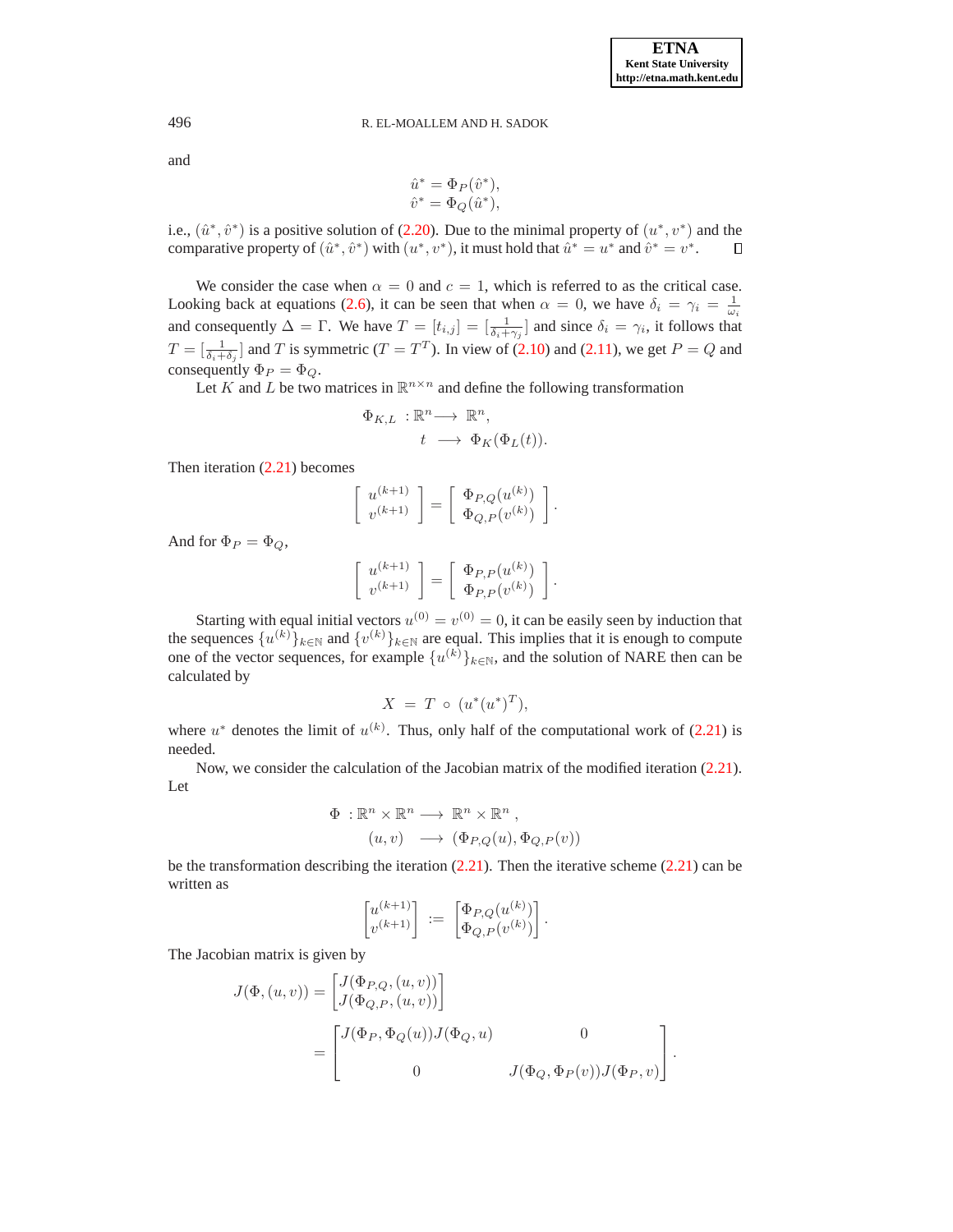<span id="page-8-4"></span>.

### <span id="page-8-3"></span>RRE APPLIED TO NARE 497

At the solution  $(u^*, v^*)$ , the Jacobian is of the form

$$
(2.22) \tJ(\Phi, (u^*, v^*)) = \begin{bmatrix} J(\Phi_P, v^*) J(\Phi_Q, u^*) & 0 \\ 0 & J(\Phi_Q, u^*) J(\Phi_P, v^*) \end{bmatrix},
$$

because  $\Phi_Q(u^*) = v^*$  and  $\Phi_P(v^*) = u^*$ . We have

$$
(I_n - \text{diag}(Pv^*))^{-1} e = \begin{bmatrix} \frac{1}{1 - \sum_{j=1}^n P_{1j}v_j^*} \\ \frac{1}{1 - \sum_{j=1}^n P_{2j}v_j^*} \\ \vdots \\ \frac{1}{1 - \sum_{j=1}^n P_{nj}v_j^*} \end{bmatrix}.
$$

Therefore,

$$
J(\Phi_P, v^*) = \begin{bmatrix} \frac{P_{11}}{(1-\sum_{j=1}^n P_{1j}v_j^*)^2} & \cdots & \frac{P_{1n}}{(1-\sum_{j=1}^n P_{1j}v_j^*)^2} \\ \vdots & \ddots & \vdots \\ \frac{P_{n1}}{(1-\sum_{j=1}^n P_{nj}v_j^*)^2} & \cdots & \frac{P_{nn}}{(1-\sum_{j=1}^n P_{nj}v_j^*)^2} \end{bmatrix} = \left\{ (I_n - \text{diag}(Pv^*))^{-1} \right\}^2 P.
$$

Define

<span id="page-8-2"></span>
$$
K: \mathbb{R}^{n \times n} \times \mathbb{R}^n \longrightarrow \mathbb{R}^{n \times n},
$$
  
\n
$$
(Y, t) \longrightarrow \{ (I_n - \text{diag}(Yt))^{-1} \}^2 Y.
$$

<span id="page-8-1"></span>Then

(2.23) 
$$
J(\Phi_P, v^*) = K(P, v^*).
$$

Similarly, we have

(2.24) 
$$
J(\Phi_Q, u^*) = K(Q, u^*).
$$

Substituting  $(2.23)$  and  $(2.24)$  into  $(2.22)$ , the Jacobian matrix at the solution becomes

$$
(2.25) \t J(\Phi, (u^*, v^*)) = \begin{bmatrix} K(P, v^*) K(Q, u^*) & 0 \\ 0 & K(Q, u^*) K(P, v^*) \end{bmatrix}
$$

<span id="page-8-0"></span>**3. Vector extrapolation methods [\[7,](#page-16-0) [34\]](#page-17-0) .** The most popular vector extrapolation methods are the minimal polynomial extrapolation (MPE) method by Cabay and Jackson [\[8\]](#page-16-21), the reduced rank extrapolation (RRE) method by Eddy [\[10\]](#page-16-22) and Mesina [\[28\]](#page-16-23), the modified minimal polynomial extrapolation (MMPE) method by Sidi et al. [\[33\]](#page-17-1), Brezinski [\[6\]](#page-16-24), and Pu-gachev [\[29\]](#page-16-25), the topological  $\epsilon$ -algorithm (TEA) by Brezinski [\[6\]](#page-16-24), and the vector  $\epsilon$ -algorithm (VEA) by Wynn [\[35,](#page-17-2) [36\]](#page-17-3). These methods do not require explicit knowledge of how the sequence is generated and can be applied to the solution of linear and nonlinear systems of equations. Several recursive algorithms for implementing these methods are presented in [\[6,](#page-16-24) [10,](#page-16-22) [11,](#page-16-26) [16\]](#page-16-27). A numerical comparison of vector extrapolation methods and their applications can be found in [\[17,](#page-16-28) [34\]](#page-17-0).

We are interested in applying the RRE method to the iteration  $(2.20)$  to accelerate its convergence. See Table [4.1](#page-14-0) for a comparison between RRE, MPE, and MMPE which explains the choice of using RRE. Throughout this paper, we denote by  $(\cdot, \cdot)$  the Euclidean inner product in  $\mathbb{R}^N$  and by  $\|\cdot\|$  the corresponding norm.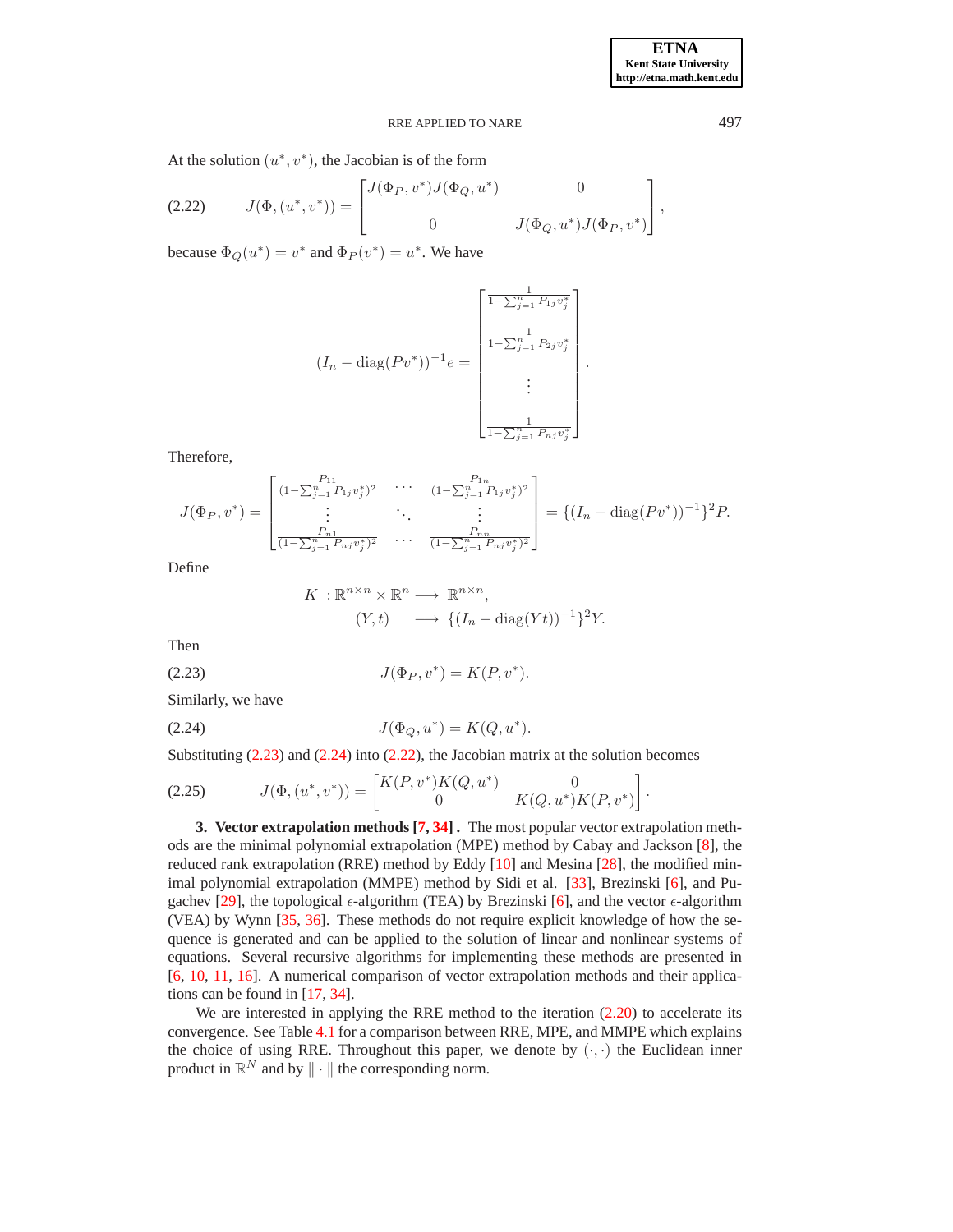**3.1. Review of RRE [\[34\]](#page-17-0).** Let  $\{s^{(k)}\}_{k\in\mathbb{N}}$  be a sequence of vectors in  $\mathbb{R}^N$ . Define the first and the second forward differences of  $s^{(k)}$  by

$$
\Delta s^{(k)} = s^{(k+1)} - s^{(k)}
$$
 and  $\Delta^2 s^{(k)} = \Delta s^{(k+1)} - \Delta s^{(k)}$ ,  $k = 0, 1, ...,$ 

When applied to the vector sequence  $\{s^{(k)}\}_{k\in\mathbb{N}}$ , the RRE method produces an approximation  $t^{(k)}$  of the limit or the antilimit of  $\{s^{(k)}\}_{k\in\mathbb{N}}$ ; see [\[30\]](#page-16-29). The approximation  $t^{(k)}$  is defined by

<span id="page-9-0"></span>(3.1) 
$$
t^{(k)} = \sum_{j=0}^{k} \eta_j^{(k)} s^{(j)},
$$

<span id="page-9-1"></span>where

(3.2) 
$$
\sum_{j=0}^{k} \eta_j^{(k)} = 1
$$

<span id="page-9-2"></span>and

(3.3) 
$$
\sum_{j=0}^{k} \beta_{i,j} \eta_j^{(k)} = 0, \quad \text{for} \quad i = 0, 1, ..., k - 1.
$$

The scalars  $\beta_{i,j} \in \mathbb{R}$  are defined by

$$
\beta_{i,j} = (\Delta^2 s^{(i)}, \Delta s^{(j)}),
$$

for  $i = 0, 1, ..., k - 1$  and  $j = 0, 1, ..., k$ .

It follows from [\(3.1\)](#page-9-0), [\(3.2\)](#page-9-1), and [\(3.3\)](#page-9-2) that  $t^{(k)}$  can be expressed as the ratio of two determinants

$$
t^{(k)} = \begin{vmatrix} s^{(0)} & s^{(1)} & \dots & s^{(k)} \\ \beta_{0,0} & \beta_{0,1} & \dots & \beta_{0,k} \\ \vdots & \vdots & & \vdots \\ \beta_{k-1,0} & \beta_{k-1,1} & \dots & \beta_{k-1,k} \\ 1 & 1 & \dots & 1 \\ \beta_{0,0} & \beta_{0,1} & \dots & \beta_{0,k} \\ \vdots & \vdots & & \vdots \\ \beta_{k-1,0} & \beta_{k-1,1} & \dots & \beta_{k-1,k} \end{vmatrix}.
$$

Using the following notation

$$
\Delta^i S^{(k)} = [\Delta^i s^{(0)}, \dots, \Delta^i s^{(k-1)}]
$$

and Schur complements,  $t^{(k)}$  can be written as

$$
t^{(k)} = s^{(0)} - \Delta S^{(k)} (\Delta^2 S^{(k)})^+ \Delta s^{(0)},
$$

where  $(\Delta^2 S^{(k)})^+$  denotes the Moore-Penrose generalized inverse of  $\Delta^2 S^{(k)}$  defined by

$$
(\Delta^2 S^{(k)})^+ = ((\Delta^2 S^{(k)})^T \Delta^2 S^{(k)})^{-1} (\Delta^2 S^{(k)})^T.
$$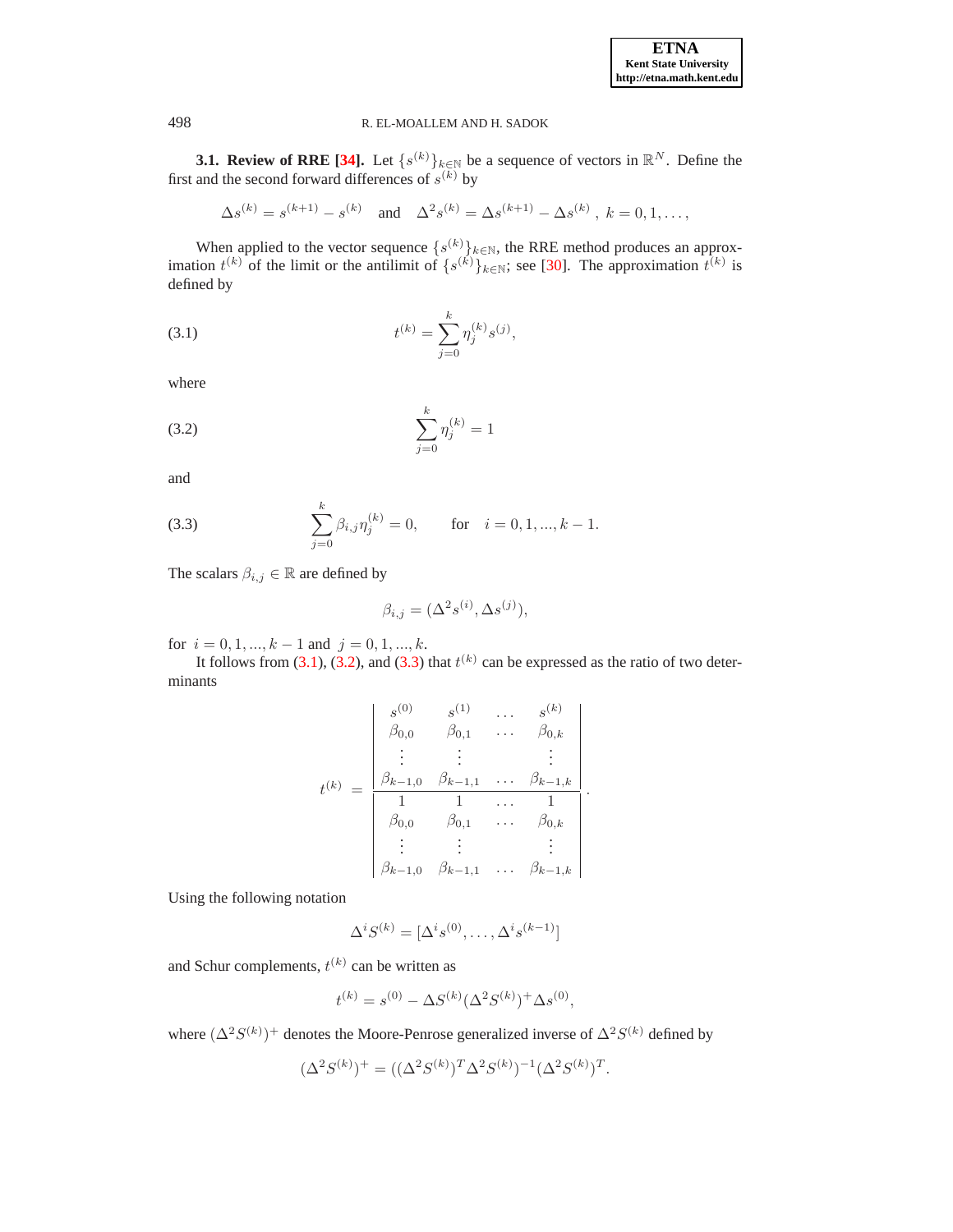It is clear that  $t^{(k)}$  exists and is unique if and only if  $\det((\Delta^2 S^{(k)})^T \Delta^2 S^{(k)}) \neq 0$ ; see [\[32\]](#page-17-4). We assume this to be the case. The computation of the approximation  $t^{(k)}$  can be carried out by one of the recursive algorithms in [\[11\]](#page-16-26).

To give an estimate for the residual norm for nonlinear problems, introduce the new transformation

$$
\tilde{t}^{(k)} = \sum_{j=0}^{k} \eta_j^{(k)} s^{(j+1)}.
$$

We use the generalized residual of  $t^{(k)}$  defined in [\[17\]](#page-16-28). It is given by

$$
\tilde{r}(t^{(k)}) = \tilde{t}^{(k)} - t^{(k)} = \sum_{j=0}^{k} \eta_j \Delta s^{(j)}
$$

and can be expressed as

$$
\tilde{r}(t^{(k)}) = \Delta s^{(0)} - \Delta^2 S^{(k)} (\Delta^2 S^{(k)})^+ \Delta s^{(0)}.
$$

Note that the generalized residual  $\tilde{r}(t^{(k)})$  is obtained by projecting  $\Delta s^{(k)}$  orthogonally onto the subspace spanned by  $\Delta^2 s^{(0)}, \ldots, \Delta^2 s^{(k-1)}$ . It is an approximate residual unless the sequence is generated linearly, in which case it is the true residual. Therefore, a stopping criterion can be based on  $\|\tilde{r}(t^{(k)})\|$ .

**3.2. Implementation of the RRE method.** We follow the description given by Sidi in [\[31\]](#page-16-30). An important feature of this method is that it proceeds through the solution of leastsquares problems by QR factorization.

Introduce the following notation

$$
\Delta S^{(k+1)} = [\Delta s^{(0)}, \dots, \Delta s^{(k)}] \text{ and } \eta^{(k)} = (\eta_0^{(k)}, \dots, \eta_k^{(k)})^T.
$$

In view of [\(3.1\)](#page-9-0), [\(3.2\)](#page-9-1), and [\(3.3\)](#page-9-2),  $\eta_j^{(k)}$  can be determined by solving the overdetermined linear system

$$
\Delta S^{(k+1)}\eta^{(k)}=0
$$

by the least-squares method subject to the constraint  $\sum_{j=0}^{k} \eta_j^{(k)} = 1$ . This leads to minimizing the positive definite quadratic form

$$
\eta^{(k)^T} (\Delta S^{(k+1)})^T \Delta S^{(k+1)} \eta^{(k)}
$$

subject to the same constraint.

Set  $d^{(k)} = [d_0^{(k)}, \dots, d_k^{(k)}]^T$ ,  $\lambda = (\sum_{i=0}^k d_i^{(k)})^{-1}$ , and  $\eta^{(k)} = \lambda d^{(k)}$   $(\eta_i^{(k)} = \lambda d_i^{(k)})$ . Then  $\eta^{(k)}$  can be computed by solving the linear system of equations

(3.4) 
$$
(\Delta S^{(k+1)})^T \Delta S^{(k+1)} d^{(k)} = e.
$$

Assume that  $\Delta S^{(k+1)}$  has full rank. Then it has a QR factorization  $\Delta S^{(k+1)} = Q^{(k)} R^{(k)}$ . This leads to another form of the linear system [\(3.4\)](#page-10-0),

<span id="page-10-0"></span>
$$
(R^{(k)})^T R^{(k)} d^{(k)} = e.
$$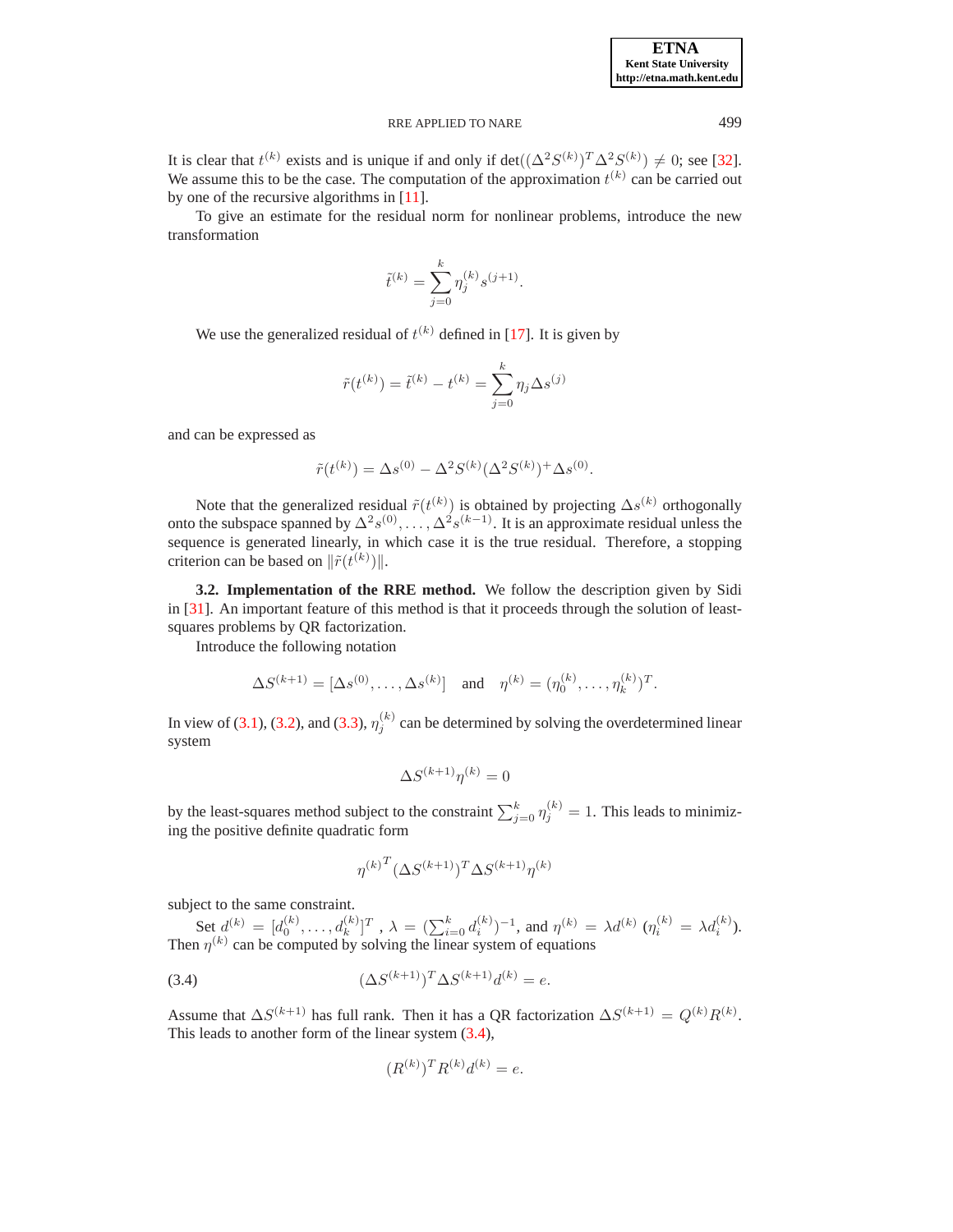Finally, the approximation  $t^{(k)}$  can be expressed as

<span id="page-11-0"></span>
$$
t^{(k)} = s^{(0)} + Q^{(k-1)}(R^{(k-1)}\xi^{(k)}),
$$

where

$$
\xi^{(k)} = [\xi_0^{(k)}, \xi_1^{(k)}, \dots, \xi_{k-1}^{(k)}]^T, \ \xi_0^{(k)} = 1 - \eta_0^{(k)}, \text{ and } \xi_j^{(k)} = \xi_{j-1}^{(k)} - \eta_j^{(k)}
$$

for  $j = 1, ..., k - 1$ .

Another expression of  $t^{(k)}$  is given by

(3.5) 
$$
t^{(k)} = s^{(0)} + \sum_{j=0}^{k-1} \xi_j^{(k)} \Delta s^{(j)} = s^{(0)} + \Delta S^{(k)} \xi^{(k)}.
$$

Then, using [\(3.4\)](#page-10-0) and [\(3.5\)](#page-11-0), the generalized residual  $\tilde{r}(t^{(k)})$  can be written as

$$
\tilde{r}(t^{(k)}) = \sum_{i=0}^{k} \eta_i^{(k)} \Delta s^{(i)} = \Delta S^{(k+1)} \eta^{(k)}.
$$

Note that the QR factorization of  $\Delta S^{(k+1)}$  is formed by appending one additional column to  $Q^{(k-1)}$  to obtain  $Q^{(k)}$ , and a corresponding column to  $R^{(k-1)}$  to obtain  $R^{(k)}$ . This QR factorization can be computed inexpensively by applying the modified Gram-Schmidt process (MGS) to the vectors  $s^{(0)}, s^{(1)}, \ldots, s^{(k+1)}$ ; see [\[31\]](#page-16-30).

The computations for the RRE method are described by Algorithm [1.](#page-11-1) This algorithm becomes increasingly expensive as  $k$  increases, because the work requirement grows quadratically with the number of iteration steps  $k$ . The storage requirement grows linearly with  $k$ . To avoid this, the RRE algorithm should be restarted periodically every  $r$  steps for some integer  $r > 1$ .

**Algorithm 1** Basic RRE algorithm.

<span id="page-11-1"></span>

| Step 0 | Input:Vectors $s^{(0)}, s^{(1)}, \ldots, s^{(k+1)}$ .                                                                           |
|--------|---------------------------------------------------------------------------------------------------------------------------------|
| Step 1 | Compute $\Delta s^{(i)} = s^{(i+1)} - s^{(i)}$ , for $i = 0, 1, , k$ .                                                          |
|        | Set $\Delta S^{(k+1)} = [\Delta s^{(0)}, \Delta s^{(1)}, \ldots, \Delta s^{(k)}].$                                              |
|        | Compute the QR factorization of $\Delta S^{(k+1)}$ , namely, $\Delta S^{(k+1)} = Q^{(k)} R^{(k)}$ .                             |
| Step 2 | Solve the linear system                                                                                                         |
|        | $(R^{(k)})^T R^{(k)} d^{(k)} = e$ ; where $d^{(k)} = [d_0^{(k)}, d_1^{(k)}, \dots, d_k^{(k)}]^T$ and $e = [1, 1, \dots, 1]^T$ . |
|        | (This amounts to solving two upper and lower triangular systems.)                                                               |
|        | Set $\lambda = (\sum_{i=1}^{k} d_i^{(k)})^{-1}, \lambda \in \mathbb{R}^+.$<br>$\sum_{i=0}$                                      |
|        | Set $n_i^{(k)} = \lambda d_i^{(k)}$ , for $i = 0, 1, , k$ .                                                                     |
| Step 3 | Compute $\xi^{(k)} = [\xi_0^{(k)}, \xi_1^{(k)}, \dots, \xi_{k-1}^{(k)}]^T$ where $\xi_0^{(k)} = 1 - \eta_0^{(k)}$               |
|        | and $\xi_i^{(k)} = \xi_{i-1}^{(k)} - \eta_i^{(k)}$ , $1 \le j \le k - 1$ .                                                      |
|        | Compute $t^{(k)}$ by $t^{(k)} = s^{(0)} + Q^{(k-1)}(R^{(k-1)}\xi^{(k)}).$                                                       |
|        |                                                                                                                                 |

**3.3. Application of the restarted RRE method to the solution of NARE.** We apply a restarted RRE algorithm to the vectors computed by the iteration scheme [\(2.20\)](#page-5-3) to solve the NARE [\(2.3\)](#page-1-4)–[\(2.5\)](#page-1-3). Two approaches for restarted RRE are detailed in Algorithms [2](#page-12-0) and [3.](#page-12-1) Al-gorithm [2](#page-12-0) applies a restarted RRE method directly to the vector sequence  $\{w^{(k)}\}_{k\in\mathbb{N}}$ , where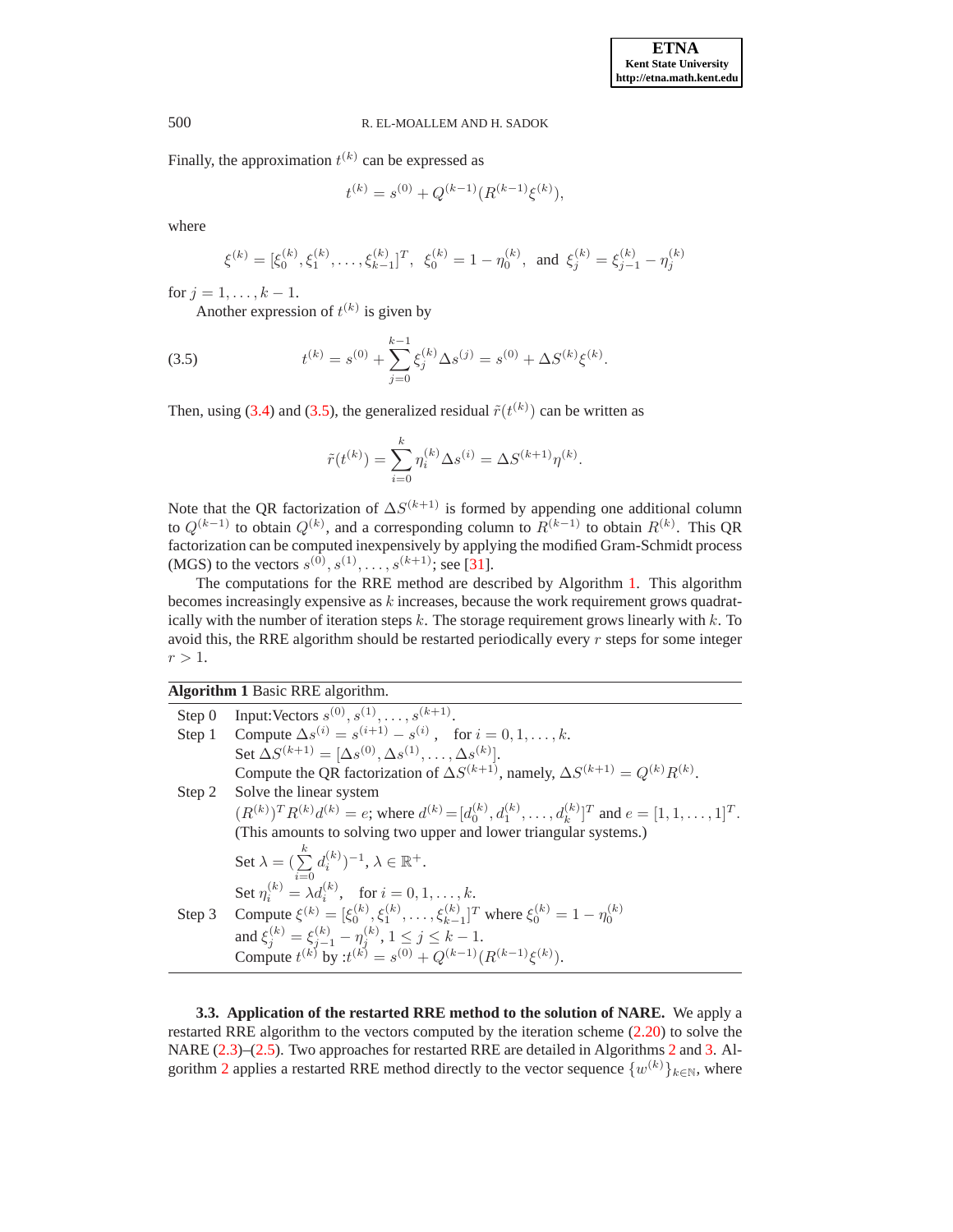$w^{(k)} = [(u^{(k)})^T, (v^{(k)})^T]^T$ , while Algorithm [3](#page-12-1) applies a restarted RRE method to the vector sequences  $\{u^{(k)}\}_{k\in\mathbb{N}}$  and  $\{v^{(k)}\}_{k\in\mathbb{N}}$  separately. Both approaches accelerate the convergence of the vector sequences but Figure [3.1](#page-13-1) shows that the technique of Algorithm [2](#page-12-0) works better, especially near the critical case. For later numerical experiments, we therefore use Algorithm [2.](#page-12-0)

# <span id="page-12-0"></span>**Algorithm 2** The restarted RRE $(r)$  applied to  $\{w^{(k)}\}_k$  ,  $r$  is fixed.

Input: $k = 0$ ,  $u^{(0)} = v^{(0)} = 0$ , choose an integer r. Then,  $w^{(0)} = [(u^{(0)})^T, (v^{(0)})^T]^T = 0.$ For  $k = 1, 2, ...,$  $y^{(0)} = u^{(k-1)}$ ;  $z^{(0)} = v^{(k-1)}$ ;  $s^{(0)} = (y^{(0)}, z^{(0)})^T$ ;  $y^{(j+1)} = \Phi_P(z^{(j)}), z^{(j+1)} = \Phi_Q(y^{(j+1)}), s^{(j+1)} = (y^{(j+1)}, z^{(j+1)})^T, j = 0, \ldots, r-1.$ Compute the approximations  $t^{(r-1)}$  $t^{(r-1)}$  $t^{(r-1)}$  by applying the RRE Algorithm 1 on the vectors  $(s^{(0)},s^{(1)},\ldots,s^{(r)});$ If  $t^{(r-1)}$  satisfies accuracy test, stop. Else  $w^{(k)} = (u^{(k)}, v^{(k)})^T = t^{(r-1)};$ End

# <span id="page-12-1"></span>**Algorithm 3** The restarted RRE(*r*) applied to  $\{u^{(k)}\}_k$  and  $\{v^{(k)}\}_k$ , *r* is fixed.

Input: $k = 0$ ,  $u^{(0)} = v^{(0)} = 0$ , choose an integer r. For  $k = 1, 2, ...,$  $y^{(0)} = u^{(k-1)}$ ;  $z^{(0)} = v^{(k-1)}$ ;  $y^{(j+1)} = \Phi_P(z^{(j)}), z^{(j+1)} = \Phi_Q(y^{(j+1)}), j = 0, \ldots, r-1.$ Compute the approximations  $t_1^{(r-1)}$  $t_1^{(r-1)}$  $t_1^{(r-1)}$  and  $t_2^{(r-1)}$  by applying the RRE of Algorithm 1 on the vectors  $[(y^{(0)}, z^{(0)})^T, (y^{(1)}, z^{(1)})^T, \dots, (y^{(r)}, z^{(r)})^T];$ If  $t_1^{(r-1)}$  and  $t_2^{(r-1)}$  satisfy accuracy test, stop. Else  $u^{(k)} = t_1^{(r-1)};$ ,  $v^{(k)} = t_2^{(r-1)};$ End

**3.4. The choice of r.** The RRE algorithm should be restarted every r iterations, for some integer  $r > 1$ , to avoid the increase in computational work and storage as k increases. If  $w^* = \Phi(w^*)$  is a fixed point and  $J(\Phi, w^*)$  is the Jacobian matrix of  $\Phi$  at  $w^*$ , then

$$
w^{(k+1)} - w^* = J(\Phi, w^*)(w^{(k)} - w^*) + O(||(w^{(k)} - w^*)||^2).
$$

It suffices to examine the eigenvalues of the Jacobian matrix  $J(\Phi, w^*)$ . Going back to the iteration  $(2.21)$  and observing the eigenvalues of the Jacobian matrix  $(2.25)$  at the solution, it can be seen that these eigenvalues range between zero and one. Most of these eigenvalues are close or equal to zero, except for a few which are close to one. Therefore, choosing a small integer r is sufficient. In particular,  $r = 4$  yields good results. Figure [3.2](#page-13-2) shows the distribution of the spectrum of the Jacobian matrix at the solution for  $n = 512$ , and  $(\alpha, c) = (0.001, 0.999)$  with spectral radius  $\rho(J(\Phi, (u^*, v^*))) \approx 0.86$ .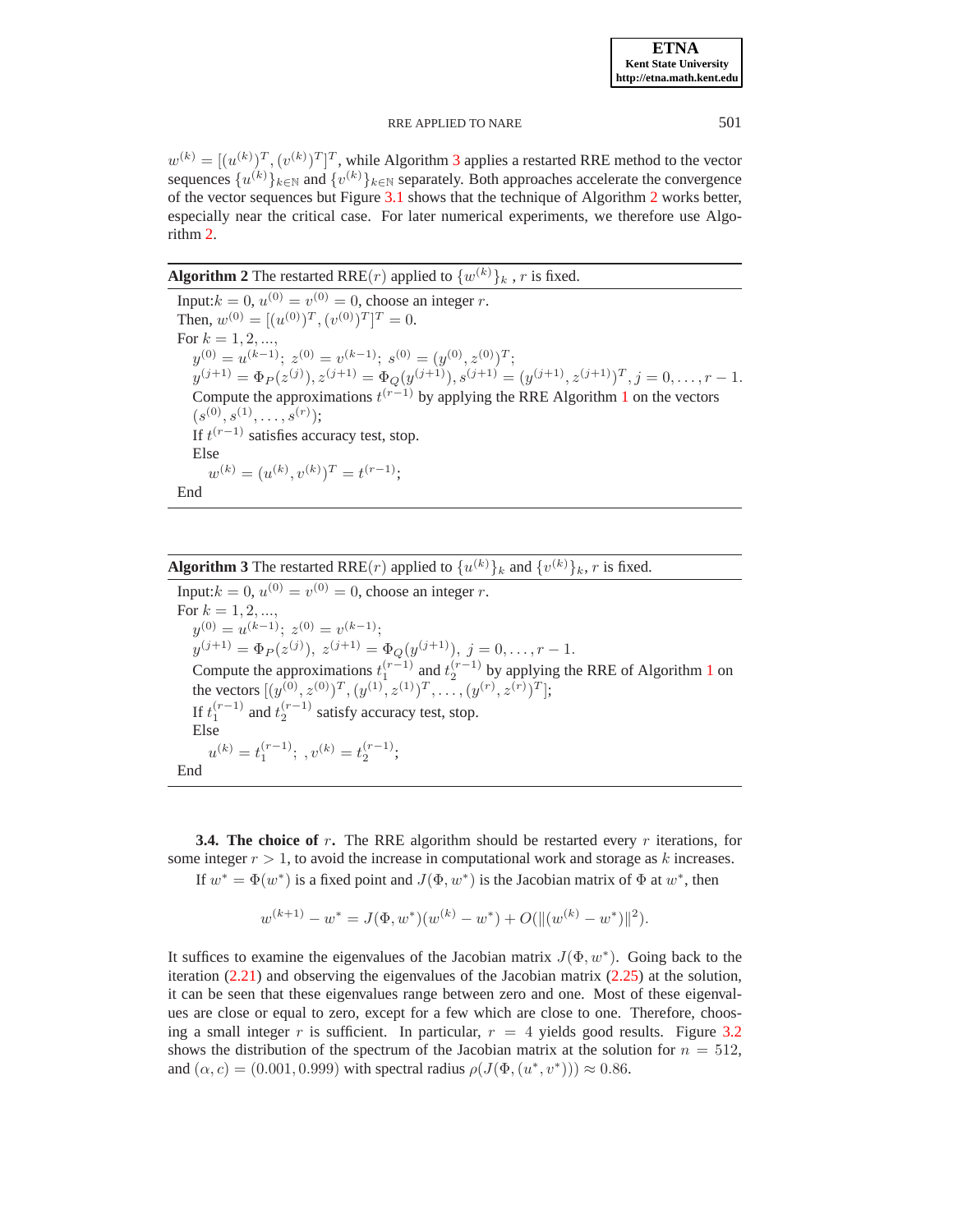

<span id="page-13-1"></span>FIG. 3.1.  $n = 512$ ,  $\alpha = 0.001$ ,  $c = 0.999$ .



<span id="page-13-2"></span>FIG. 3.2. *Distribution of the spectrum of the Jacobian matrix at the solution.*

<span id="page-13-0"></span>**4. Numerical experiments.** A numerical example is presented in this section to illustrate the performance of the new approach for solving the vector equation [\(2.17\)](#page-5-1). We consider a special kind of Riccati equation [\(2.3\)](#page-1-4)–[\(2.5\)](#page-1-3). The constants  $c_i$  and  $\omega_i$  are given by a numerical quadrature formula on the interval  $[0, 1]$ , which is obtained by dividing  $[0, 1]$  into  $n/4$ subintervals of equal length and applying a composite Gauss-Legendre quadrature rule with 4 nodes in each subinterval.

Computations are performed for different choices of the parameters  $(\alpha, c)$  and for different values of n using MATLAB 7.4 (R2007a) on an Intel-I5 quad-core 2.5 Ghz processor (4 GB RAM) with Fedora 18 (Linux) and with approximately 15 significant decimal digits.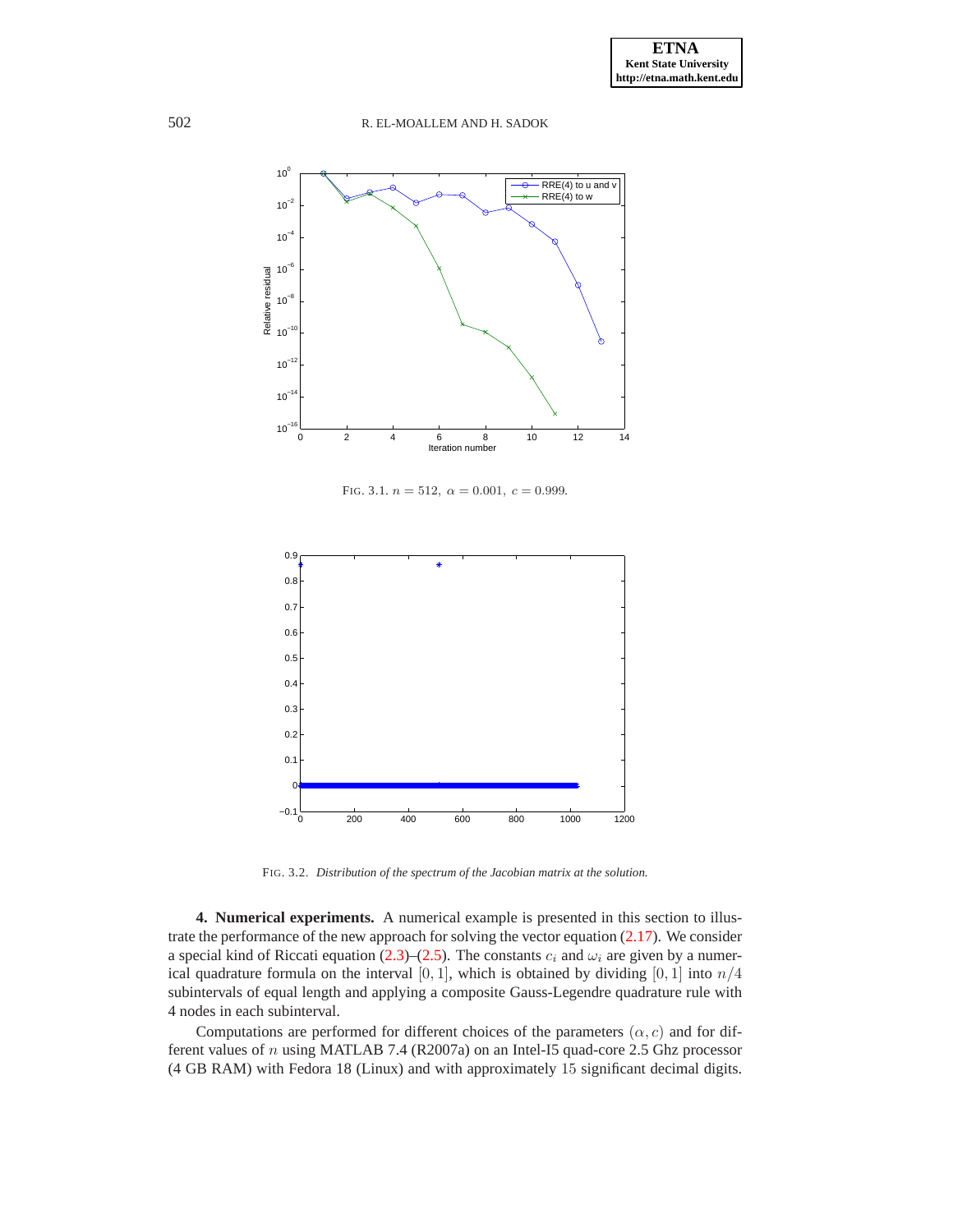The stopping criterion is given by

$$
ERR = \frac{\|w^{(k+1)} - w^{(k)}\|}{\|w^{(k+1)}\|} \le tol
$$

for  $tol = 10^{-10}$ .

Table [4.1](#page-14-0) compares the three vector extrapolation methods RRE,MPE, and MMPE for two values of r. One can observe that for  $r = 4$ , the three methods are comparable and give close results, while for a larger  $r$  ( $r = 10$ ), the RRE method is the best.

<span id="page-14-0"></span>TABLE 4.1 *Comparison of the three vector extrapolation methods for different* r *and for*  $n = 2048$ *.* 

| $r=4$                 | <b>RRE</b>     | <b>MPE</b>   | <b>MMPE</b>    |
|-----------------------|----------------|--------------|----------------|
| CPU time (in seconds) | 3.8            | 3.8          | 3.9            |
| Residual norm         | $3.5.10^{-11}$ | $2.10^{-11}$ | $3.9.10^{-11}$ |
|                       |                |              |                |
| $r=10$                | <b>RRE</b>     | <b>MPE</b>   | <b>MMPE</b>    |
| CPU time (in seconds) | 6.59           | 7.57         | 10.36          |
| Residual norm         | 6.87.16        |              |                |

Table [4.2](#page-14-1) compares the iterative method proposed by Lin [\(2.12\)](#page-3-0), its modified version [\(2.13\)](#page-3-1), and the application of RRE. Denote by ILin the iterative method proposed by Lin [\[24\]](#page-16-1) with the choice of  $T_k$  given in [\(2.18\)](#page-5-0), by MILin in its modified version, and by RRE the modified version with the application of restarted reduced rank extrapolation every 4 iterations of Algorithm [2.](#page-12-0) Table [4.2](#page-14-1) shows how the three methods converge to the minimal positive solution of [\(2.20\)](#page-5-3) for several  $\alpha$  and c values. The RRE method is seen to outperform ILin and MILin. Figure [4.1](#page-15-0) shows the performance of RRE in comparison with ILin and MILin for  $(\alpha, c) = (0.001, 0.999)$ .

 $\alpha$  c Method Iteration steps Residual norm CPU time ILin 4732 9.98e-11 5.47  $10^{-8}$  |  $1-10^{-6}$  | MILin | 2517 | 9.98e-11 | 2.87 RRE 20 5.03e-14 0.11 ILin 1813 9.97e-11 2.08  $10^{-5}$  |  $1-10^{-5}$  | MILin | 955 | 9.93e-11 | 1.08 RRE 7 3.83e-14 0.05 ILin 674 9.98e-11 0.77 0.0001 0.9999 MILin 353 9.88e-11 0.4 RRE 7 9.8e-16 0.04 ILin 246 9.7e-11 0.3 0.001 | 0.999 | MILin | 129 | 9.04e-11 | 0.14 RRE 9 2.99e-14 0.05 ILin 12 4.01e-11 0.01 0.5 | 0.5 | MILin | 7 | 3.32e-11 | 0.008 RRE 3 9.72e-17 0.02

<span id="page-14-1"></span>TABLE 4.2 *Numerical results for n=256 with different*  $(\alpha, c)$ *.*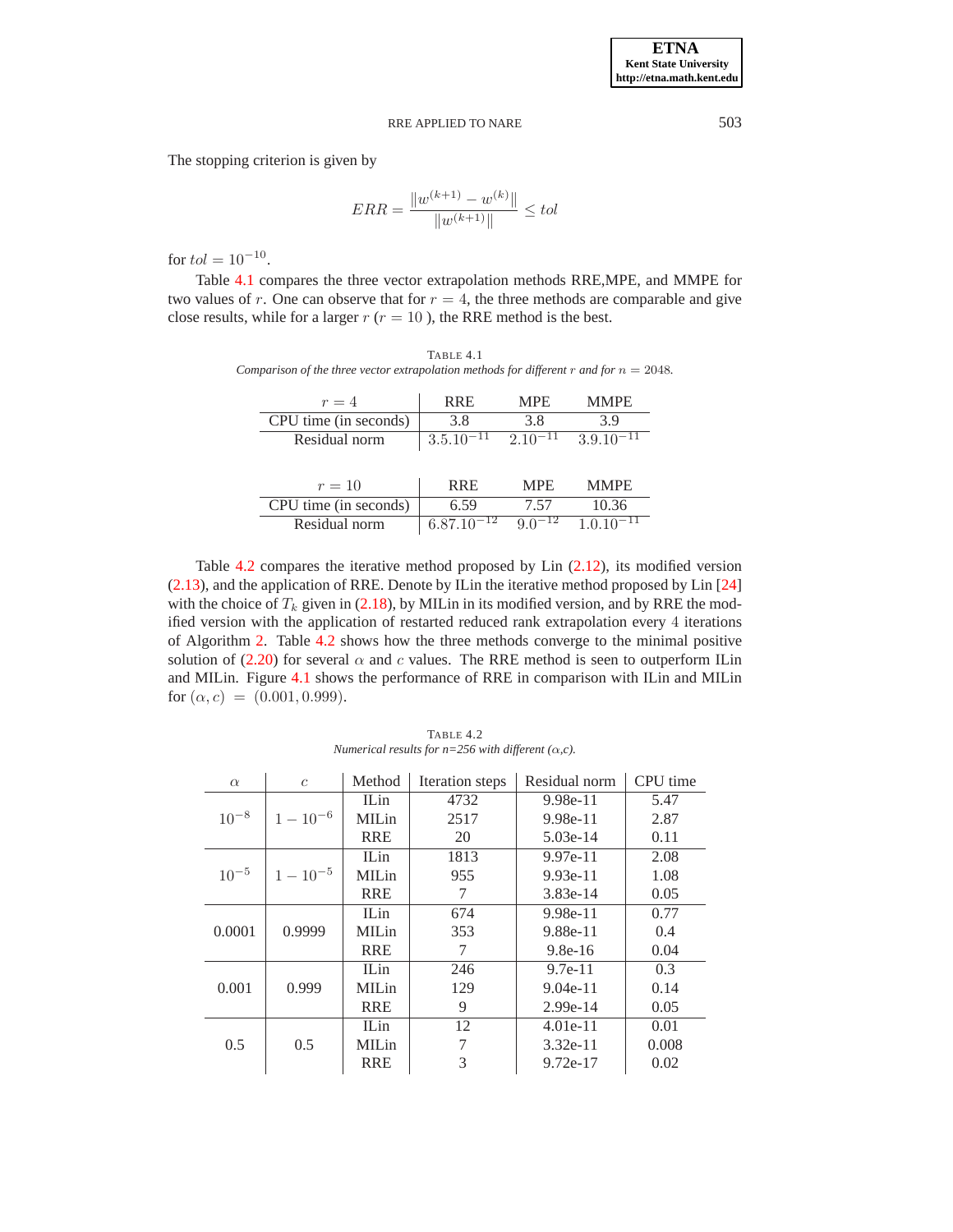

<span id="page-15-0"></span>FIG. 4.1.  $n = 256$ ,  $r = 4$ .

We now compare RRE and the fast Newton method proposed in [\[4\]](#page-16-17). Computations of this table have been implemented in Fortran 90 on Linux with 2.5 Ghz and with about 15 significant decimal digits and for  $tol = 10^{-10}$ . The Fortran code implemented in [\[4\]](#page-16-17) is used. Denote by LuF the fast Newton method, which is based on a fast LU algorithm that reduces the cost of Newton's algorithm proposed by Lu [\[26\]](#page-16-19) from  $O(n^3)$  to  $O(n^2)$ ; see Section [2.1.3.](#page-4-3) Table [4.3](#page-15-1) compares the restarted RRE method with LuF in terms of CPU time (in seconds) for different *n* and for  $(\alpha, c) = (10^{-8}, 1 - 10^{-6})$ . It can be seen that RRE is faster than LuF also when the convergence is slow for  $(\alpha, c)$  close to  $(0, 1)$  and for large n.

<span id="page-15-1"></span>TABLE 4.3 *Comparison in terms of CPU time in seconds for different* n*.*

| $\alpha = 10^{-8}, c = 1 - 10^{-6}$ |      |        |  |  |  |  |
|-------------------------------------|------|--------|--|--|--|--|
| n                                   | LuF  | RRE(4) |  |  |  |  |
| 512                                 | 0.35 | 0.24   |  |  |  |  |
| 1024                                | 1.37 | 0.96   |  |  |  |  |
| 2048                                | 6.6  | 3.8    |  |  |  |  |

**5. Conclusions.** In this paper, we dealt with a special kind of Riccati equations, NARE, that arises in transport theory. We presented some efficient iterative methods which solve this kind of equations either by computing the minimal positive solution of a vector equation or directly to NARE. We applied a polynomial vector extrapolation method, namely reduced rank extrapolation (RRE), to the iterative method proposed by Lin [\[24\]](#page-16-1) which computes the minimal positive solution of NARE as the minimal positive solution of a vector equation. Numerical experiments showed the advantage of using the RRE method, especially near the critical case when  $(\alpha, c)$  is close to  $(0, 1)$  and for large n.

**Acknowledgments.** We would like to thank F. Poloni for providing us with his program for the LuF algorithm. We also thank the referees for their useful comments and valuable suggestions.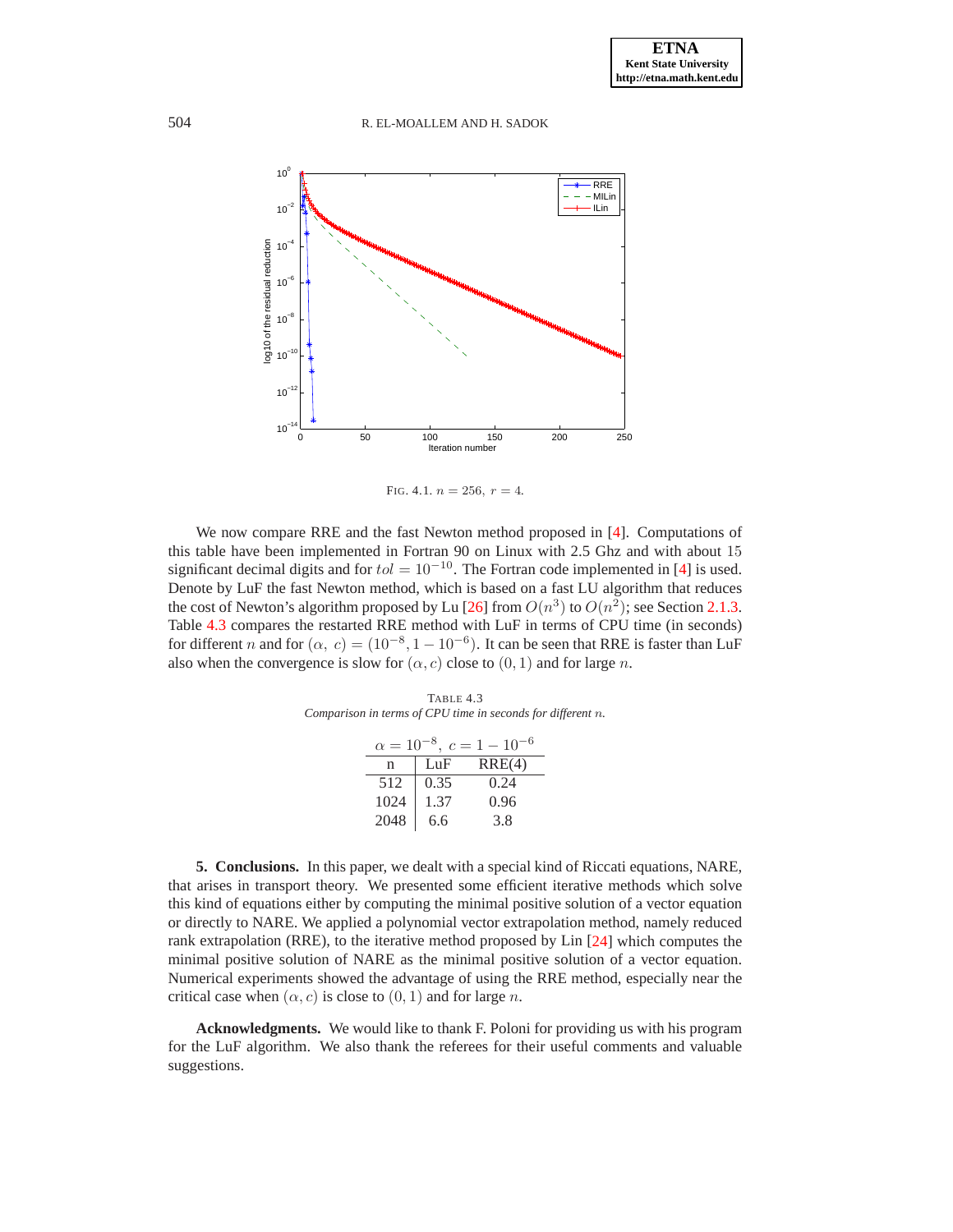#### **REFERENCES**

- <span id="page-16-2"></span>[1] Z. Z. BAI, Y. H. GAO, AND L. Z. LU, *Fast iterative schemes for nonsymmetric algebraic Riccati equations arising from transport theory*, SIAM J. Sci. Comput., 30 (2008), pp. 804–818.
- <span id="page-16-15"></span>[2] L. BAO, Y. LIN, AND Y. WEI, *A modified simple iterative method for nonsymmetric algebraic Riccati equations arising in transport theory*, Appl. Math. Comput., 181 (2006), pp. 1499–1504.
- <span id="page-16-17"></span><span id="page-16-3"></span>[3] R. BELLMAN AND G. M. WING, *An Introduction to Invariant Embedding*, John Wiley, New York, 1975.
- [4] D. A. BINI, B. IANNAZZO, AND F. POLONI, *A fast Newton's method for a nonsymmetric algebraic Riccati equation*, SIAM J. Matrix Anal. Appl., 30 (2008), pp. 276–290.
- <span id="page-16-8"></span>[5] D. A. BINI, B. MEINI, AND B. IANNAZZO, *Numerical solution of algebraic Riccati equations. Fundamentals of Algorithms*, SIAM, Philadelphia, 2012.
- <span id="page-16-24"></span><span id="page-16-0"></span>[6] C. BREZINSKI, *Gen´ eralisations de la transformation de Shanks, de la table de P ´ ade et de l' ´* ǫ*-algorithme*, Calcolo, 12 (1975), pp. 317–360.
- <span id="page-16-21"></span>[7] C. BREZINSKI AND M. REDIVO ZAGLIA, *Extrapolation Methods. Theory and Practice*, North-Holland, Amsterdam, 1991.
- [8] S. CABAY AND L.W. JACKSON, *A polynomial extrapolation method for finding limits and antilimits of vector sequences*, SIAM J. Numer. Anal., 13 (1976), pp. 734–752.
- <span id="page-16-4"></span>[9] F. CORON, *Computation of the asymptotic states for linear half space kinetic problem*, Transport Theory Statist. Phys., 19 (1990), pp. 89–114.
- <span id="page-16-22"></span>[10] R. P. EDDY, *Extrapolating to the limit of a vector sequence.*, in Information Linkage between Applied Mathematics and Industry, P. C. C. Wang, ed., Academic Press, New York, 1979, pp. 387–396.
- <span id="page-16-26"></span>[11] W. F. FORD AND A. SIDI, *Recursive algorithms for vector extrapolation methods* , Appl. Numer. Math., 4 (1988), pp. 477–489 .
- <span id="page-16-5"></span>[12] B. D. GANAPOL, *An investigation of a simple transport model*, Transport Theory Statist. Phys., 21 (1992), pp. 1–37.
- <span id="page-16-20"></span>[13] I. GOHBERG, T. KAILATH, AND V. OLSHEVSKY, *Fast Gaussian elimination with partial pivoting for matrices with displacement structure*, Math. Comp., 64 (1995), pp. 1557–1576.
- <span id="page-16-18"></span>[14] C. H. GUO AND A. J. LAUB, *On the iterative solution of a class of nonsymmetric algebraic Riccati equations*, SIAM J. Matrix Anal. Appl., 22 (2000), pp. 376–391.
- <span id="page-16-16"></span>[15] C. H. GUO AND W. W. LIN, *Convergence rates of some iterative methods for nonsymmetric algebraic Riccati equations arising in transport theory*, Linear Algebra Appl., 432 (2010), pp. 283–291.
- <span id="page-16-27"></span>[16] K. JBILOU AND H. SADOK, LU *implementation of the modified minimal polynomial extrapolation method for solving linear and nonlinear systems*, IMA J. Numer. Anal., 19 (4) (1999), pp. 549–561.
- <span id="page-16-28"></span>[17] , *Vector extrapolation methods. Applications and numerical comparison*, J. Comput. Appl. Math., 122 (2000), pp. 149–165.
- <span id="page-16-11"></span>[18] J. JUANG , *Existence of algebraic matrix Riccati equations arising in transport theory*, Linear Algebra Appl., 230 (1995), pp. 89–100.
- <span id="page-16-7"></span>[19] J. JUANG, C. L. HSING, AND P. NELSON , *Global existence, asymptotics and uniqueness for the reflection kernel of the angularly shifted transport equation*, Math. Models Methods Appl. Sci., 5 (1995), pp. 239– 251.
- <span id="page-16-13"></span>[20] J. JUANG AND I-DER CHEN, *Iterative solution for a certain class of algebraic matrix Riccati equations arising in transport theory*, Transport Theory Statist. Phys., 22 (1993), pp. 65–80.
- <span id="page-16-12"></span>[21] J. JUANG AND W. W. LIN, *Nonsymmetric algebraic Riccati equations and Hamiltonian-like matrices*, SIAM J. Matrix Anal. Appl., 20 (1999), pp. 228–243.
- <span id="page-16-6"></span>[22] C. KENNEY AND A. J. LAUB, *Rational iterative methods for the matrix sign function*, SIAM J. Matrix Anal. Appl., 12 (1991), pp. 273–291.
- <span id="page-16-9"></span><span id="page-16-1"></span>[23] P. LANCASTER AND L. RODMAN, *Algebraic Riccati equations*, Oxford University Press, New York, 1995.
- [24] Y. LIN, *A class of iterative methods for solving nonsymmetric algebraic Riccati equations arising in transport theory*, Comput. Math. Appl., 56 (2008), pp. 3046–3051.
- <span id="page-16-14"></span>[25] L. Z. LU, *Solution form and simple iteration of a nonsymmetric algebraic Riccati equation arising in transport theory*, SIAM J. Matrix Anal. Appl., 26 (2005), pp. 679–685.
- <span id="page-16-19"></span>[26] , *Newton iterations for a non-symmetric algebraic Riccati equation*, Numer. Linear Algebra Appl., 12 (2005), pp. 191–200.
- <span id="page-16-10"></span>[27] V. L. MEHRMANN, *The Autonomous Linear Quadratic Control Problem*, Lecture Notes in Control and Information Sciences 163, Springer, Berlin, 1991.
- <span id="page-16-23"></span>[28] M. MESINA, *Convergence acceleration for the iterative solution of the equations*  $X = AX + f$ , *Comput.* Methods Appl. Mech. Engrg., 10 (1977), pp. 165–173.
- <span id="page-16-25"></span>[29] B. P. PUGATCHEV, *Acceleration of the convergence of iterative processes and a method for solving systems of nonlinear equations,* U.S.S.R. Comput. Math. and Math. Phys., 17 (1977), pp. 199–207.
- <span id="page-16-29"></span>[30] A. SIDI, *Convergence and stability properties of minimal polynomial and reduced rank extrapolation algorithms*, SIAM J. Numer. Anal., 23 (1986), pp. 197–209.
- <span id="page-16-30"></span>[31] , *Efficient implementation of minimal polynomial and reduced rank extrapolation methods*, J. Comput.